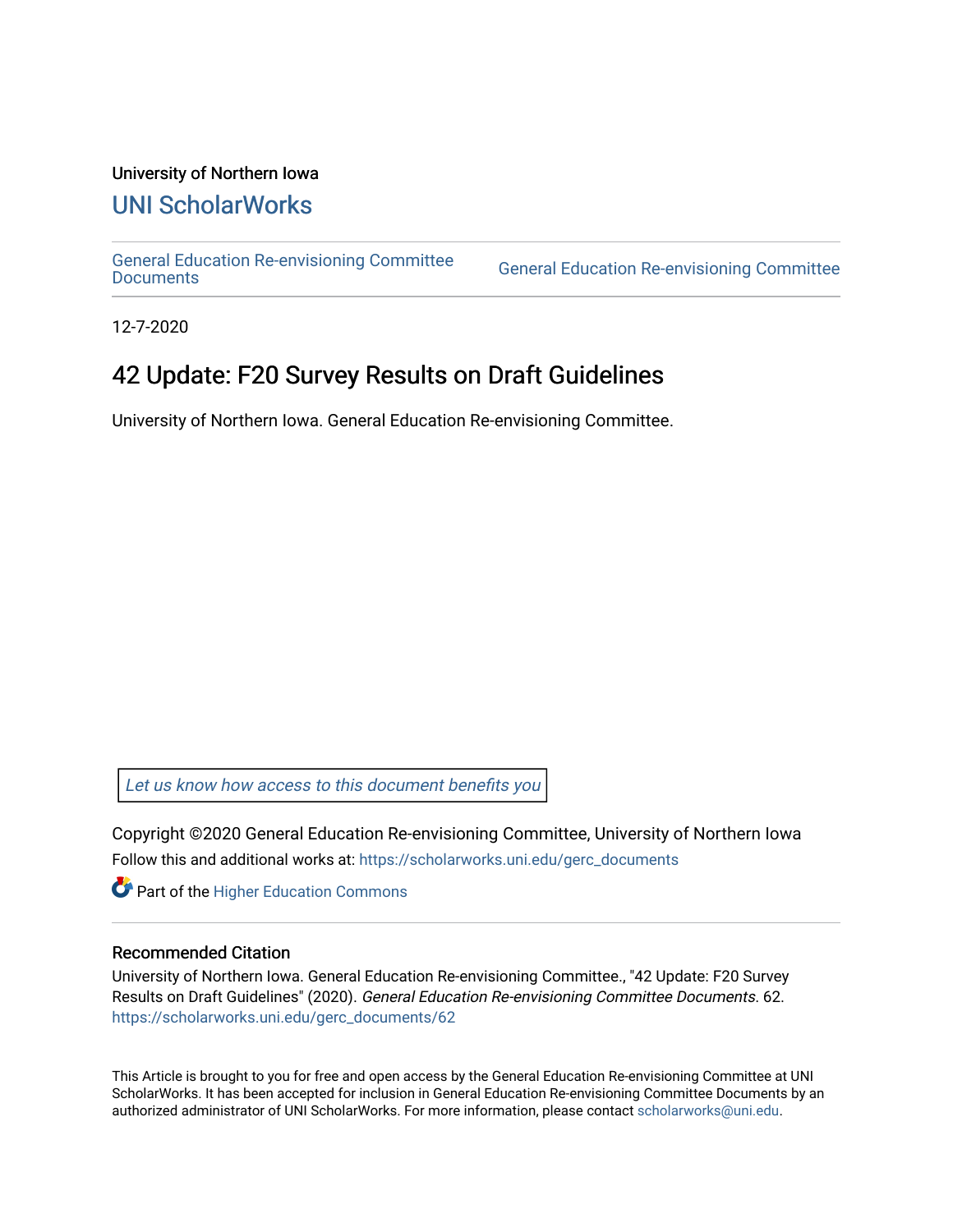# Default Report

*UNI General Education Category Description Feedback* **December 7th 2020, 10:31 am CST**

### **What is your position at UNI?**



| # | Field                         | Minimum | Maximum | Mean | Std Deviation | Variance | Count |
|---|-------------------------------|---------|---------|------|---------------|----------|-------|
|   | What is your position at UNI? | 1.00    | 6.00    | 2.84 | 0.75          | 0.56     | 145   |

| #            | Answer                      | %      | Count |
|--------------|-----------------------------|--------|-------|
| $\mathbf{1}$ | Staff                       | 6.90%  | 10    |
| 2            | Professional and Scientific | 14.48% | 21    |
| 3            | Faculty                     | 67.59% | 98    |
| 4            | Administration              | 10.34% | 15    |
| 6            | Student                     | 0.69%  | 1     |
|              | Total                       | 100%   | 145   |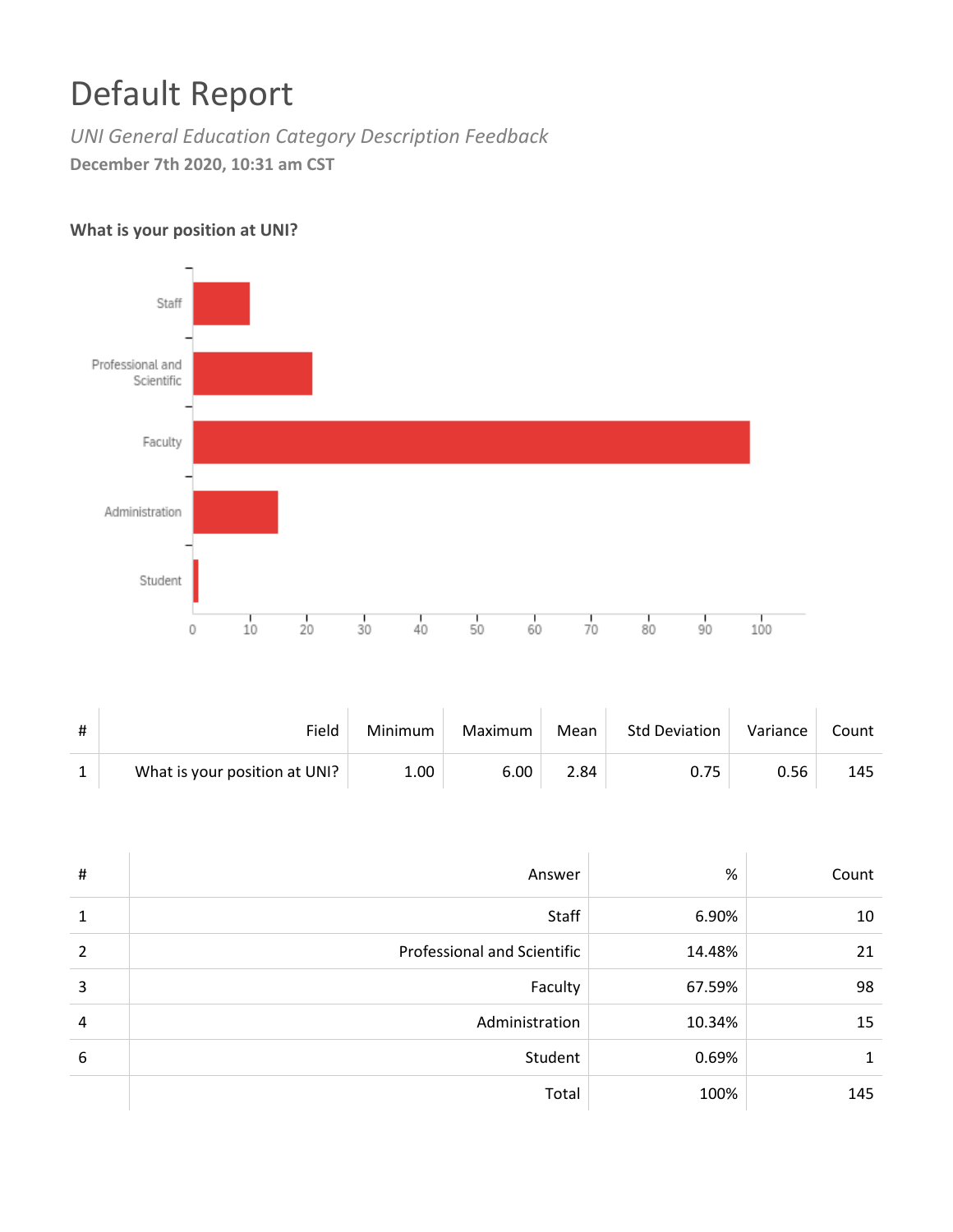**Written Communication. Courses in the written communication category should be designed to enhance foundational communication skills and habits of mind necessary for success at UNI and beyond. In addition to the process of reading, researching, writing, and revising, written communication courses will also enable students to develop critical thinking skills. For a complete description of the category, click here. For faculty who would teach courses in this learning area, do you think these guidelines provide enough clarity?**



| # | Field                                                                                                                                            | Minimum | Maximum | Mean | Std<br>Deviation | Variance | Count |
|---|--------------------------------------------------------------------------------------------------------------------------------------------------|---------|---------|------|------------------|----------|-------|
|   | Written Communication. For faculty who<br>would teach courses in this learning area, do<br>you think these guidelines provide enough<br>clarity? | 1.00    | 4.00    | 3.08 | 0.56             | 0.31     | 118   |

| # | Answer       | %      | Count |
|---|--------------|--------|-------|
| 1 | Not at all   | 1.69%  | 2     |
| 2 | Probably not | 6.78%  | 8     |
| 3 | Probably so  | 72.88% | 86    |
| 4 | Definitely   | 18.64% | 22    |
|   | Total        | 100%   | 118   |

**What, if anything, would you change about this learning area description?**

The focus on communication in the brief description seems to dwarf the idea of reflection or the clarification and analysis necessary to develop one's thoughts in writing. It is wonderful to communicate effectively, but in fact, the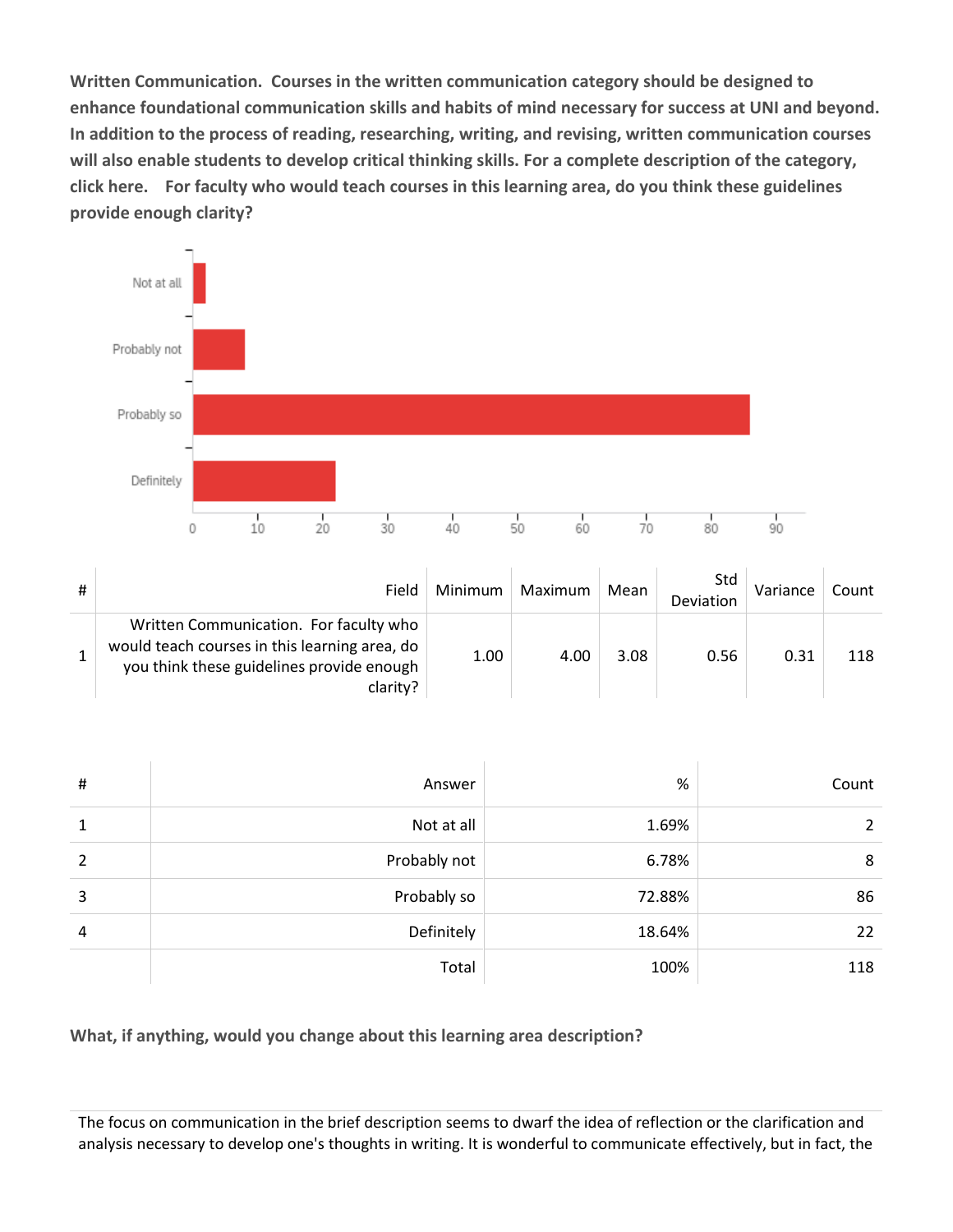focus of this category should be on being able to examine one's thoughts on any subject in an organized and thoughtful way to later serve one in articulating such a thought during communication. I would think that the interaction with peers one has in a class in this category would also be vital to the process of critically examining issues in writing. "foundational communication skills and habits of mind necessary for success at UNI and beyond" -- is somewhat vague, does not speak to writing specifically or the reflection necessary to accomplish it; habits of mind could be anything. "also enable students to develop critical thinking skills" - sounds a little like an after thought. The two-pronged approach indicated by the word 'also' may not be as good (or accurate) as indicating this process (examination, development of one's thinking) is essential to communicating one's thoughts in writing.

I hope students can learn about how to logically write and how to make transition to connect their writing points between/among sentences and paragraphs. When I read students' papers, many wrote the paper by jumping their logics or no flow among paragraphs.

NA

Focused attention to writing ethics (e.g., plagiarism) and citation practices are necessary. Organizing information also is necessary.

There should be a rubric associated with the assessment of course proposals, so faculty who submit courses can have a better idea of the elements required for a successful course. This description is too vague. I would like to see more specific guidelines, such as: types of writing required, expected number of pages, number of assignments, etc.

Why are you only asking faculty that teach courses in Written Communication this learning opinion?

Do you wish to limit writing purpose, academic or professional or both?

Adaptation to different audiences should be included. Scholarly, technical, marketing, persuasive, informal, business correspondence and creative are all forms requiring different skill sets. What are we after here? An integration of Universal Design for Learning principle: that courses offer multiple and flexible options for

student engagement, presentation, and action/expression - avoiding privileged modes of written expression and instead balance access and excellence in learning.

In SOL 2, it says that "regular writing assignments that require research, revision, and reflection". What is meant by "research"? Written assignments that focuses on careful reading of a text may not require outside "research", but may in fact push the student to greater depths of thinking and clarity of writing. In contrast, a writing assignment that requires outside research may, in fact, allow a student to stay on the surface of a topic. Both are important skills, can this is modified to allow for both approaches?

More than many of the new categories, 'written communication' needs a tightly written rubric so that non ENG courses that are considering creating a course in this category can ensure that they address key learning outcomes.

For SLO2, it would be worth adding that use of a style manual should be a key aspect of this outcome

I would suggest this wording in the original guideline - "The artifact for assessment will demonstrate the ability to write with" - be changed to "the artifact for assessment will demonstrate that the student has produced a final draft that possesses clarity.. etc. The revised wording highlights the process of writing as well as the final product

Do students understand the term "habits of mind?" Can we use a term that would have more meaning for them?

Is there agreement across the university about what the "foundational communication skills and habits of mind" are? It seems like that statement can be removed so that each description only pertains to the specific category. The generalized statement can only be said once in a preface to the program outline.

See comments on Quantitative.

I would insert the word "their" between "develop" and "critical." As it stands, "develop" suggests its meaning of "establish," implying that the students are bereft of critical thinking skills. With "their" included, "develop" then suggests growth or maturation, which is certainly a more magnanimous tilt.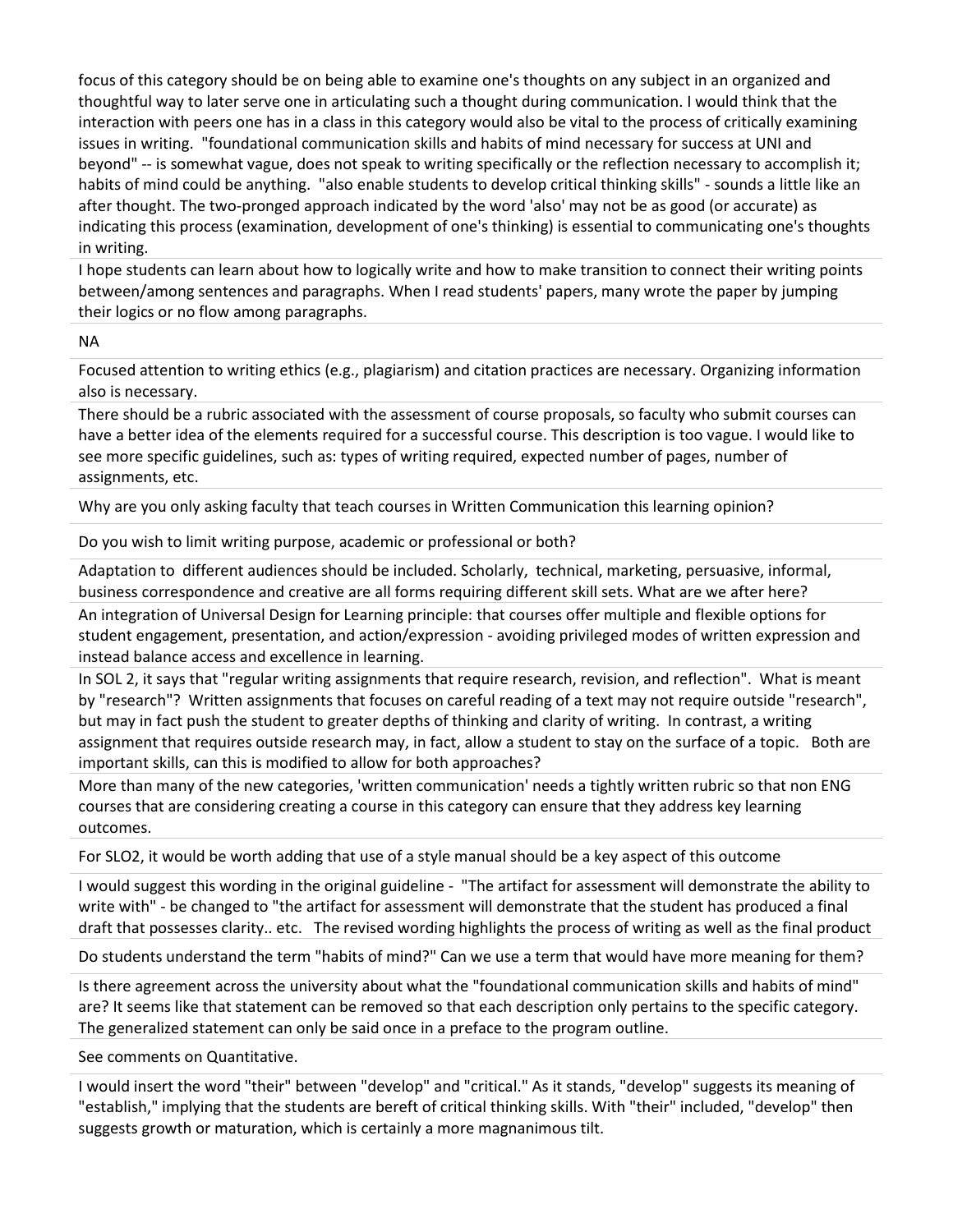These are all well intentioned. However, each individual course should have a list of observable, measurable and achievable student learning outcomes. Outcomes such as "develop an appreciation for" or "become familiar with" are not true outcomes as these cannot be objectively measured or observed. For example, "construct a well-written essay" is not appropriate as the term "well" is not objective. Since we are looking at SLOs, assessment are an observable, achievable, measurable and objective description of how a student meets SLOS or not. The assessment objectively outlines what a student can do and can't do. The assessments must be based on outcomes and not external factors such as lateness or attitude for example. (Lateness is not an indicator if a student has met the established course outcomes or not unless there is an outcome related to punctuality.) Instructors should be able to use the outcomes in order to inform the student what they are and are not able to do. Keeping in mind the outcomes listed here, an individual course outcome would be written such as: In Language Teaching Methods class, students will be able to: \*trace the progression of language teaching methodologies of the 20th century to the present day. \*describe and define the Communicative Method of language teaching. \*utilize and apply communicative activities in a lesson plan. \*conduct a lesson utilizing and applying communicative language learning activities. \* \* \* \* \* \* \* objectively and critically assess their own and other's teaching \*apply current theory in language acquisition to their own written work and practice teaching All graded class assignments and assessments should be based on specific course outcomes. Faculty should also undergo professional development in order to teach an outcomes based course. With specific outcomes, faculty will be able to understand what students have done in their prerequisite courses as topics and outcomes are consistent between sections of a course and through progression of levels of instruction.

I can't think of anything, this is a pretty decent description.

#### Add in something about ethics?

Emphasize that the assignments must include revision and resubmisssion. I think it is also important that for these classes a majority (or near majority) of the class grade should depend on written assignments.

What does it mean foundational? This could be interpreted many different ways. Additionally, what habits should students have?

I think faculty new to this area may not realize that students need grammar and punctuation review. I have taught a course outside of College Research and Writing for 6 years that satisfies the current LAC writing requirement. Students must have a verbal ACT of 25+ to get in. At the beginning of the semester, consistently, only 40% of students use commas correctly. Only 3 out of 25 or 6 out of 50 use semi-colons correctly. In addition, 3 out of 25 of 6 out of 5 across 2 sections use apostrophes correctly. I was stunned when I began teaching that students 1) can get a 25+ on the verbal ACT without knowing correct punctuation and grammar and 2) that high schools (or middle school where I learned these skills) have given up on it. Faculty signing up for courses in this area need to know what they are signing up for and that teaching college-level skills in writing will entail some remediation. Employers hiring UNI alums need to trust that they have mastered commas, semi-colons, colons and apostrophes!!!!

This needs 1. to be less product-based and encompass a more expandable notion of writing development beyond "foundational" (Category description). Perhaps, "designed to enhance facility with textual composition" or "designed to enhance development of students' facility with textual composition." 2. Courses need to require \*multiple drafts\* and/or \*opportunities for revision.\* 3. And "The artifact for assessment \*may\* demonstrate the ability..." with an additional focus on an artifact or artifacts that demonstrate conscious engagement with and reflection upon a process so that students \*transfer\* knowledge to novel exigencies of writing. 4. Writing is also a matter of linguistic diversity and phrases like "conventions of Standard writing English must be covered" is racially insensitive. I suggest "students' own language will be honored as they are guided toward the conventions of standard, professional writing." I would also connect this with SLO 6 as with Speaking. 5. Issues of textual mode and purpose need to be addressed. Writing is simply digital these days, so some facility with multimodal literacies and technologies is requisite for all students here. I suggest "courses must require regular writing assignments blending or crossing different modes of textual communication. The assignments must require research, revision, and reflection as a mode of learning the disciplinary material."

Add that need to teach how to communicate with different types of audiences Also that writing style and grammar are important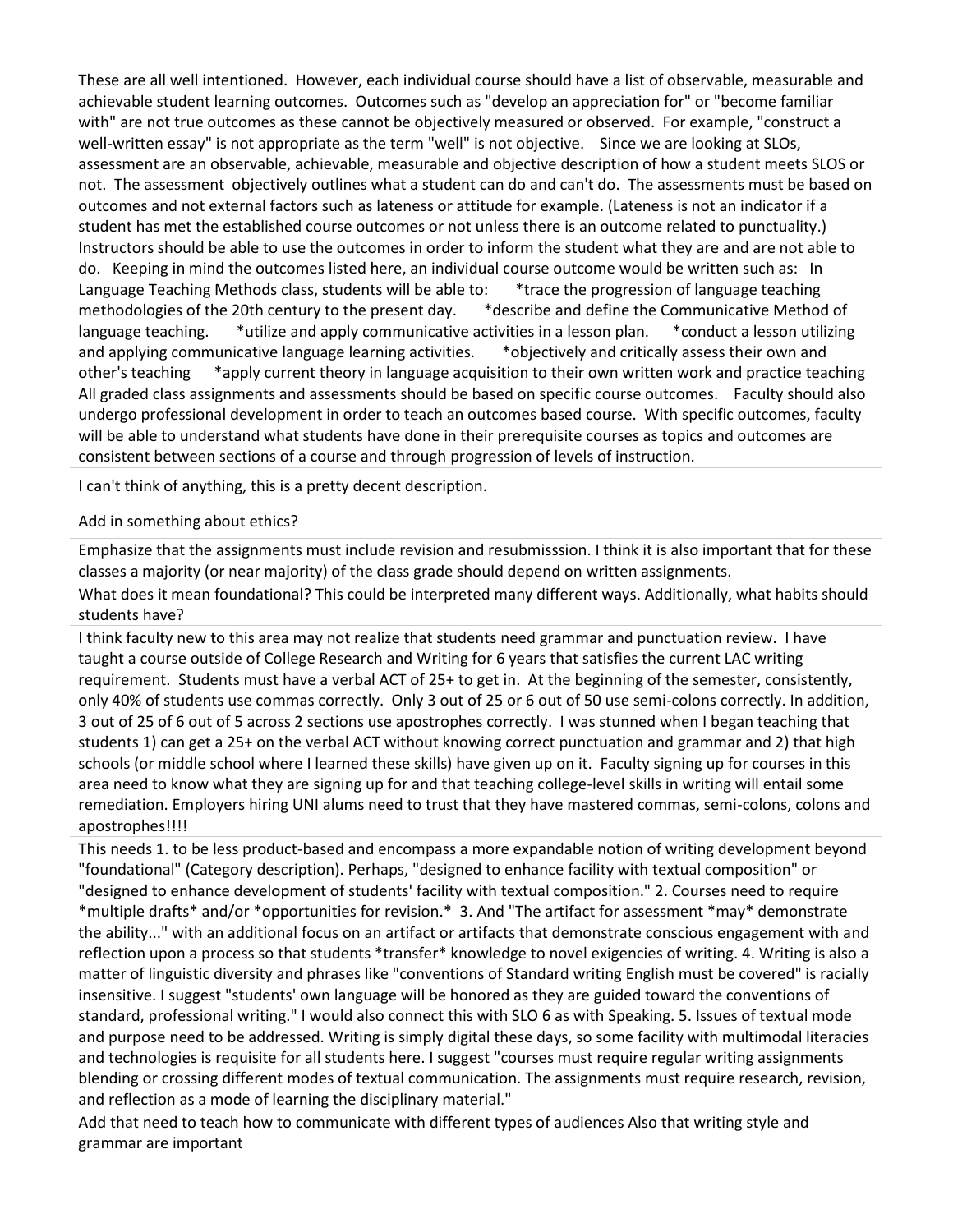The description lists "revision" as a necessary inclusion criteria. Perhaps some clarification on what "counts" and "does not count" as revision would be helpful. For example, does this mean that the professor teaching this course MUST provide formative assessment (feedback) that is used by the student? Would setting up peerfeedback on writing be sufficient? Would simply allowing (but not requiring) students to submit drafts be sufficient?

#### Critical guidelines within each concept

Students need one class where writing is taught - and taught clearly. By having this standard spread over several classes, students will hear various ideas and mindsets about writing. I do not believe this will produce competent writers.

NA

**Oral Communication. Courses in the oral communication category are designed to enhance foundational communication skills and knowledge necessary for success at UNI and beyond. Oral communication courses will also teach active listening, as well as how to engage in civil discourse, especially in diverse groups. For a complete description of the category, click here. For faculty who would teach courses in this learning area, do you think these guidelines provide enough clarity?**



| Field                                                                                                                                      | Minimum | Maximum | Mean | Std<br>Deviation | Variance | Count |
|--------------------------------------------------------------------------------------------------------------------------------------------|---------|---------|------|------------------|----------|-------|
| Oral Communication. For faculty who would<br>teach courses in this learning area, do you<br>think these guidelines provide enough clarity? | 1.00    | 4.00    | 3.04 | 0.65             | 0.42     | 116   |

| # | Answer       | %      | Count |
|---|--------------|--------|-------|
|   | Not at all   | 2.59%  | 3     |
| 2 | Probably not | 11.21% | 13    |
| 3 | Probably so  | 65.52% | 76    |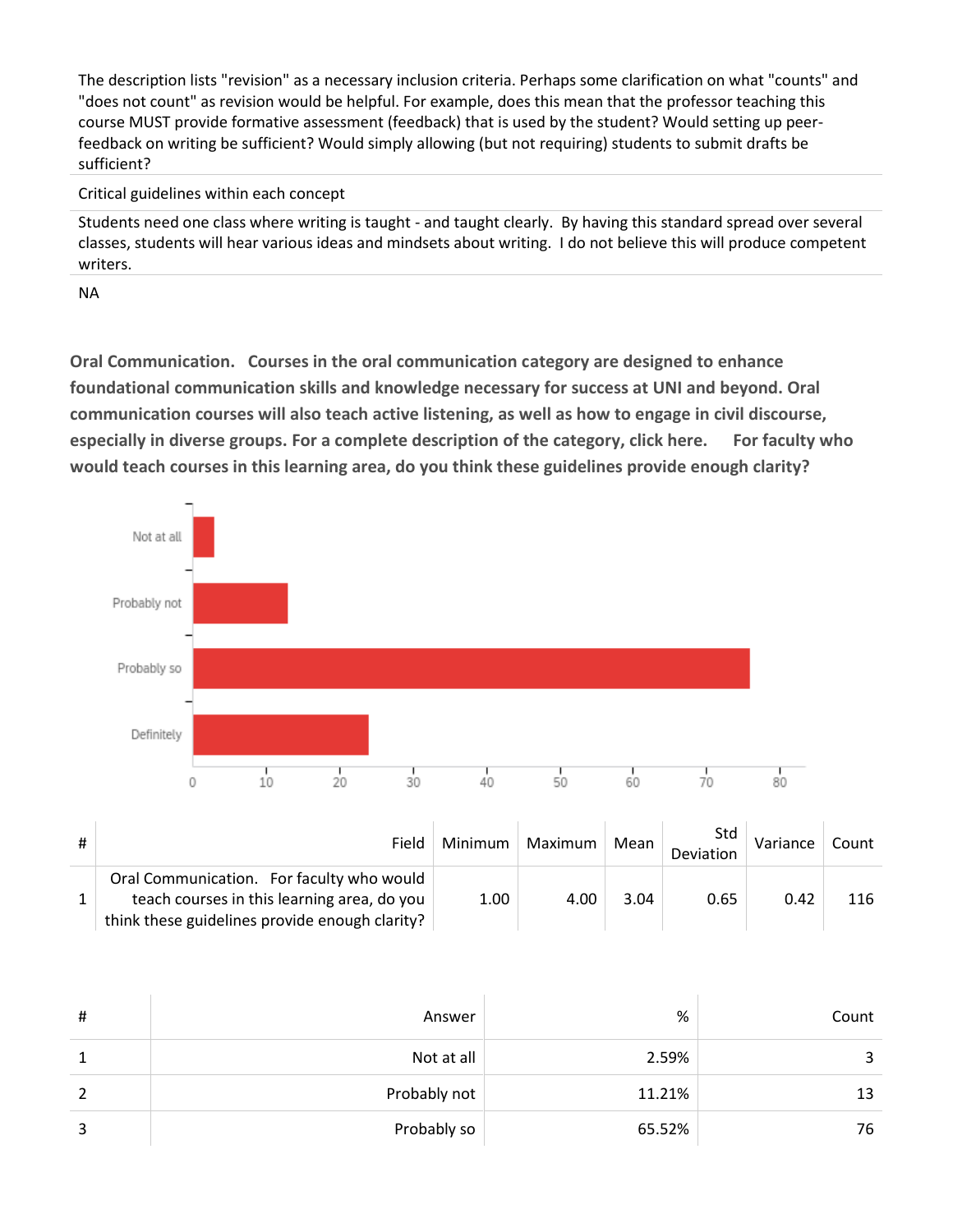| Δ | Definitely | 20.69% |  |
|---|------------|--------|--|
|   | Total      | 100%   |  |

**What, if anything, would you change about this learning area description?**

The learning area description does not mention formal oral presentations, so it could be assumed that the focus is on listening and discussion only. It should be revised to make it clear that speeches are a main part of the class. I guess I have a similar objection here to the word 'also' which does not necessarily communicate the relationship between 'the foundational communication skills and knowledge...' and active listening. It would be better if the description indicated the interrelationship of oral communication and active listening. Currently, the description separates communication skills and knowledge from 'active listening'. Could you either mention the skills involved in the production of communication on the one hand and contrast this with the ability to consider via active listening the messages of others?

NA

This can be incorporated into even another formal setting such as conducting and analyzing in-depth interviews. A good in-depth interview requires good listening skills and an ability to allow others to speak even if we don't agree. This skill is difficult and something I try to teach in my research class.

Organizing information also is necessary as well as the importance of oral citations.

This is a good example of more detailed guidelines than the Written Communication one, although I would like to see a more detailed rubric for assessing the appropriateness of courses to be included in this category.

Why are you only asking faculty that teach courses in Oral Communication this learning opinion?

If this is to enhance foundational skills does this mean the requirement or expectation of a foundational course first, then these courses to further develop and hone those skills?

Same as above - are we okay with all types of oral communication and audiences? And, what are our expectations/ how do we address the content knowledge in civil discourse, especially when expertise and facts have been de-legitimized?

Stating courses must include four formal oral presentations (one being a group project) is quite prescriptive. Is it really necessary to have 4 presentations to achieve the SLO? Shouldn't the pedagogy be the individual faculty member's decision? I suggest instead to set certain criteria that the faculty member must meet to demonstrate meeting this SLO, and instead of prescribing the method to meet the outcome provide a suggestion of 4 presentations.

For Oral Communication courses, maybe one could be a bit more specific on what kind of artifacts instructor is expected to submit for assessing the relevant learning outcomes.

The learning outcomes to be addressed simultaneously are great goals to aspire to -- but could be challenging to achieve. I think the scope needs to be narrowed rather than expect each course in this category to provide all of these outcomes at equal strength.

"Work with others across differenceS to achieve common goals." (Missing the S at the end of difference for SLO 5) For SLO 6, there is a nod to intercultural communication--does this mean there will be discussion of specific considerations when communicating with those from diverse backgrounds?

An integration of Universal Design for Learning principle: that courses offer multiple and flexible options for student engagement, presentation, and action/expression - avoiding privileged modes of oral expression and instead balance access and excellence in learning.

I would like to add an awareness of rhetoric and logical fallacies.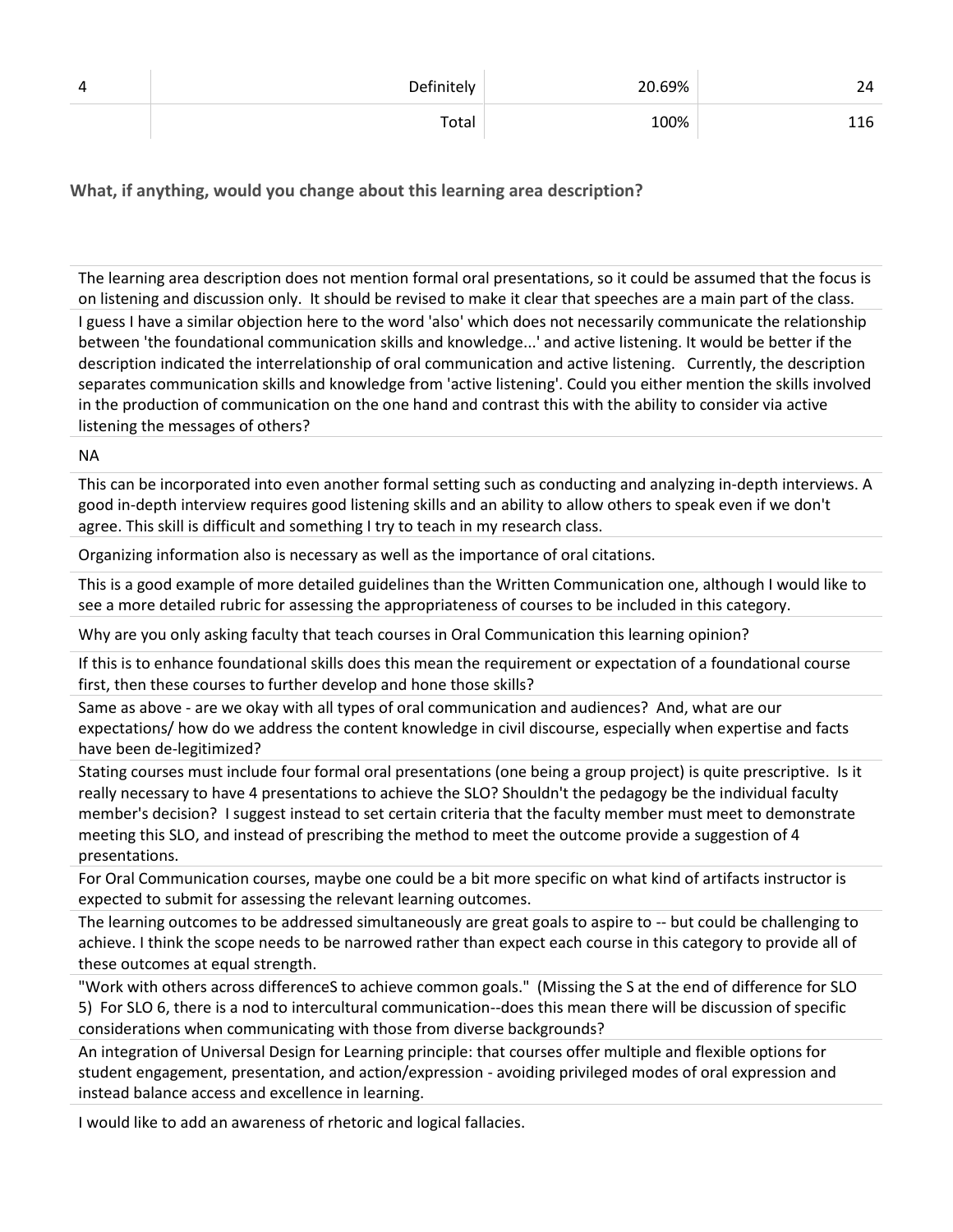SLO 5 is the problem here - no explanation - does this mean in the classroom - what if the students are homogeneous?

This description does not include any positive descriptors of what constitutes "oral communication" (cf. written communication, at least, lists the "process of reading, researching, writing, and revising" as necessary components). Active listening, engaging in civil discourse (but what do we consider "civil discourse"), and .... ? speeches? discussion? Seems like more clarity is needed here.

The short description really doesn't mention effective speaking.

#### See comments on Quantitative.

These SLOS are all well intentioned and serve to help faculty to focus their instruction in an area. However, each individual course should have a list of observable, measurable and achievable student learning outcomes. The ones listed are, in my opinion, "Admirable Goals" but provide no basis for assessment. Since we are looking at SLOs, assessment are an observable, achievable, measurable and objective description of how a student meets SLOS or not. The assessment objectively outlines what a student can do and can't do. The assessments must be based on outcomes and not external factors such as lateness or attitude for example. (Lateness is not an indicator if a student has met the established course outcomes or not unless there is an outcome related to punctuality.) Instructors should be able to use the outcomes in order to inform the student what they are and are not able to do. Keeping in mind the outcomes listed here, an individual course outcome would be written such as: In Oral Comm class, students will be able to: \*describe, identify and define their own communication style and that of others. of language teaching. \*identify, utilize and apply a variety of communication strategies in class discussion and presentations. \*objectively and critically assess their own and other's presentations \*apply current theory in communications to their own written work, class discussion and presentations. All graded class assignments and assessments should be based on specific course outcomes. Faculty should also undergo professional development in order to teach an outcomes based course. With specific outcomes, faculty will be able to understand what students have done in their prerequisite courses as topics and outcomes are consistent between sections of a course and through progression of levels of instruction.

Nothing to change here. I like the inclusion of communicating in group settings.

Add in something about ethics?

Is this just interpersonal communication, does it include online / electronic communication as well?

I think these classes should have the majority (or near majority) of the grade dependent upon oral presentations, feedback towards peers presentations and other areas related to oral communication..

What are foundational? Does this mean presentations, small group work, discussions with professors/classmates, etc.?

Some attention to international content and human rights; these are a good fit with diversity.

I would expand beyond mere "speaking" to cover the embodied and technological aspects of contemporary communication. Maybe "Demonstrate competent listening and effective presentation skills in a variety of contexts, including small and large group and technologically mediated formats." Include reference to audience and purpose in the outcomes. Perhaps add "Competencies must be determined relative to audience, purpose, and context." Is the second bulleted point an SLO or a course description? What does "engaged" mean? Add a descriptor about "groups" especially in SLO6, "groups, both physically and technologically mediated."

Again, needs to teach how to communicate and present to different types of audiences it also doesn't address presentation skills at all

Foundation communication skills are learned from infant to toddlers California Department of Education and our local daycare center. Consider applying a skilled set of communication tools to people who are mature enough to vote.

Students need one class where public speaking is taught - and taught clearly. By having this standard spread over several classes, students will hear various ideas and mindsets about speaking. I do not believe this will produce competent speakers.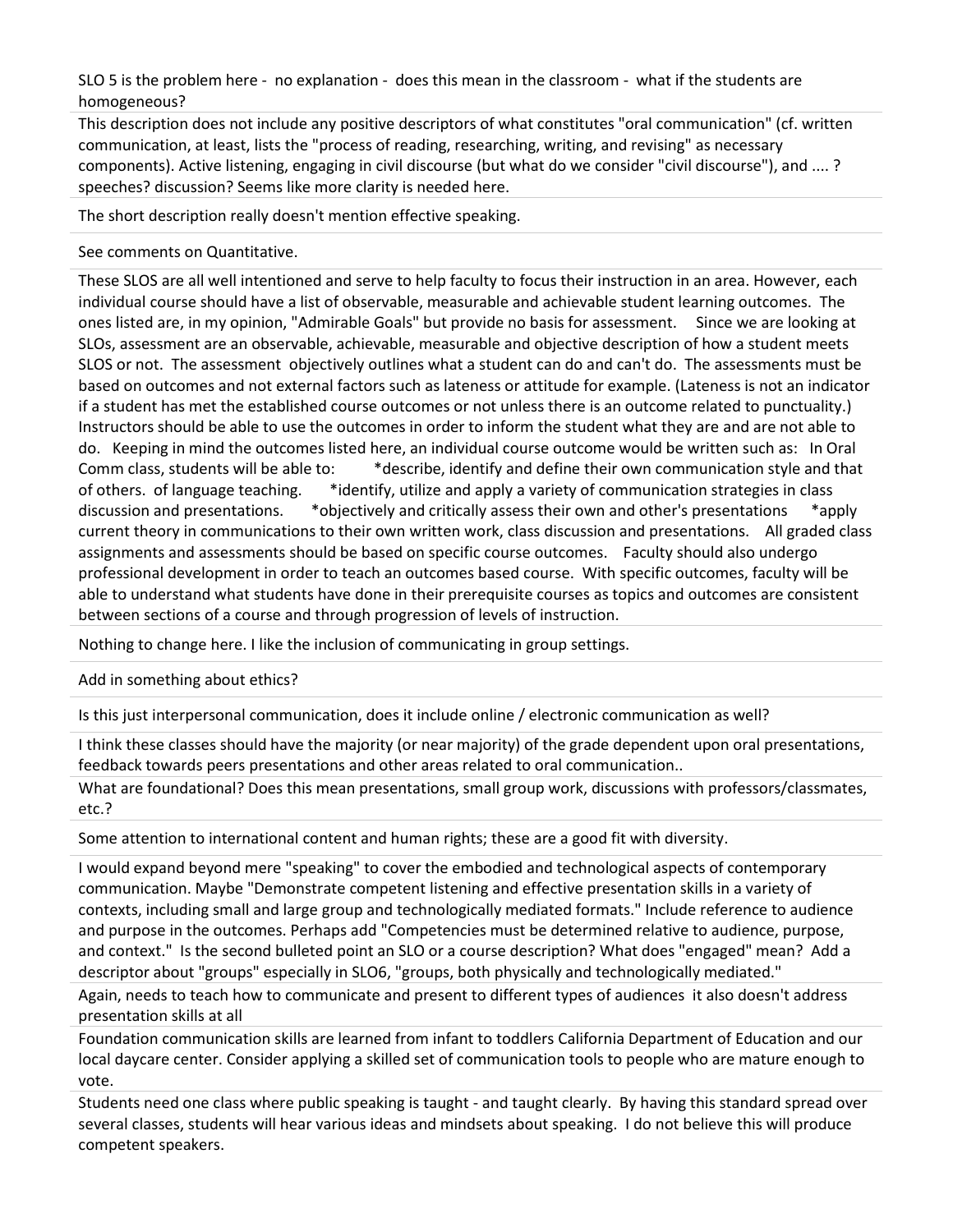I am curious as to why collaboration and diversity are included in the oral but not written communication categories. It seems as though Diversity is helping students to understand different perspectives in order to communicate effectively, which should also apply to the written word.

NA

**Quantitative Reasoning. This category is not intended to be limited exclusively to mathematics. It may potentially encompass any discipline that uses quantitative methods—with an emphasis on courses that demonstrate how quantitative reasoning can be used to achieve meaning, and the value of quantitative approaches, theoretical and/or practical, rather than on courses that merely involve the routine manipulation of numbers or equations. For a complete description of this category, click here. For faculty who would teach courses in this learning area, do you think these guidelines provide enough clarity?**



| # | Field                                                                                                                                             | Minimum | Maximum | Mean | Std<br>Deviation | Variance | Count |
|---|---------------------------------------------------------------------------------------------------------------------------------------------------|---------|---------|------|------------------|----------|-------|
|   | Quantitative Reasoning. For faculty who<br>would teach courses in this learning area, do<br>you think these guidelines provide enough<br>clarity? | 1.00    | 4.00    | 2.96 | 0.71             | 0.51     | 115   |

| #              | Answer       | %      | Count |
|----------------|--------------|--------|-------|
| 1              | Not at all   | 3.48%  | 4     |
| $\overline{2}$ | Probably not | 17.39% | 20    |
| 3              | Probably so  | 59.13% | 68    |
| $\overline{4}$ | Definitely   | 20.00% | 23    |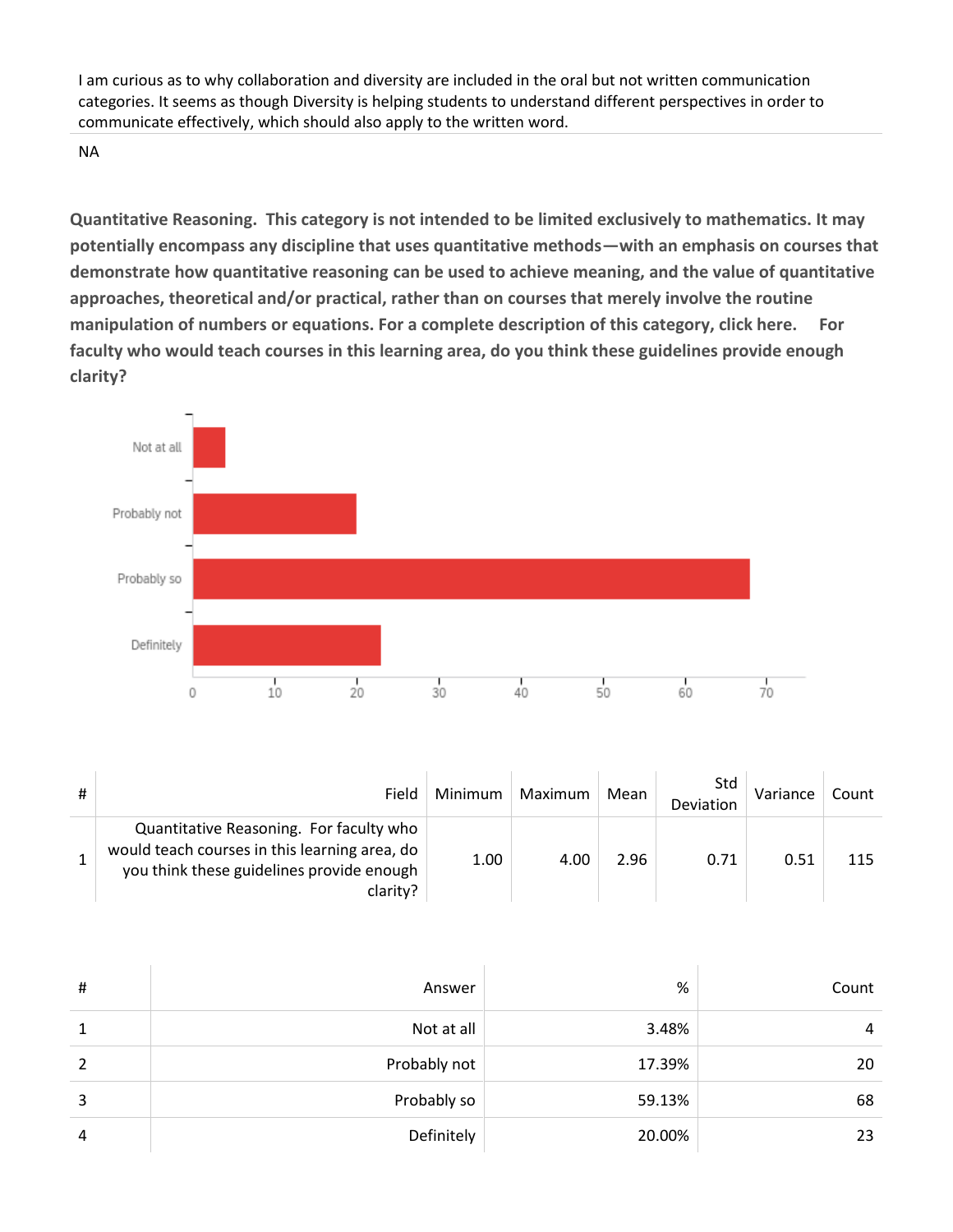**What, if anything, would you change about this learning area description?**

"that demonstrate how quantitative reasoning can be used to achieve meaning" is a good goal but is open to wide interpretation - is meaning based on how it is applied and relevant to students' lives, of those in the community, or is meaning as relevant to decision makers etc. If the intention is to leave it open and field questions as the proposals come in, then it is probably okay to leave it as worded. If not, it would help to provide some examples that might get others across campus thinking about this in interesting ways - the Human Condition category provides such examples that get us thinking...

Why would say "rather than on courses that merely involve the routine manipulation of numbers or equations."? it sounds like "manipulation of numbers and equations" is sub-par, which is not true, since quantitative reasoning is about how to manipulations of numbers and equations in a meaningful way. By the way, which courses at UNI do belong to that "merely involve the routine manipulation of numbers or equations."? Give me an example.

Students struggle in dissecting parts from a complex topic that are connected and composed of a complex topic. So they need to learn not only critical thinking, but also diverse aspects of a complex topic.

NA

So...what is meant by quantitative reasoning if math is not used?

Students should actually learn additional quantitative skills (new math to them), not just employ what they already know.

It needs much more specific guidelines (and a clear rubric) as to the types of quantitative reasoning required, the theoretical and applied expectations for the course, as well as the outcomes that students must meet at the end of this course. This is way too vague.

The requirement to "demonstrate how quantitative reasoning can be used to achieve meaning" and treating this as being distinct from "the routine manipulation of numbers and equations" is a false dichotomy. Quantitative reasoning is based on the careful and correct manipulation of numbers and equations, and a focus on the latter should not be denigrated or downplayed. Far too many students flounder when they are asked to apply quantitative reasoning outside of mathematics courses, because they are not proficient in the "routine manipulation of numbers or equations." The focus on the unhelpfully vague goal of "demonstrate how quantitative reasoning can be used to achieve meaning" is unlikely provide students with the solid foundation of mathematical skills they need to be successful in the many disciplines that use quantitative reasoning. Courses that do have pre-requisites should be permitted among the options for this category. Some students come in with preparation that is sufficient for them to start in a more advanced level mathematics class. They should not be forced to take a lower level class on material they already know in order to fulfill this requirement.

Why are you only asking faculty that teach courses in Quantitative Reasoning opinion?

There is no discussion of rigor here - it is possible for ANY course where there's a pie chart or an average to fit this description. There is something to be said for manipulation of numbers and equations IN ADDITION TO achieving meaning, as opposed to setting it up as a dichotomy.

Not sure what is meant by the "routine manipulation of numbers or equations". What is the difference between routine manipulation and "achieving meaning"?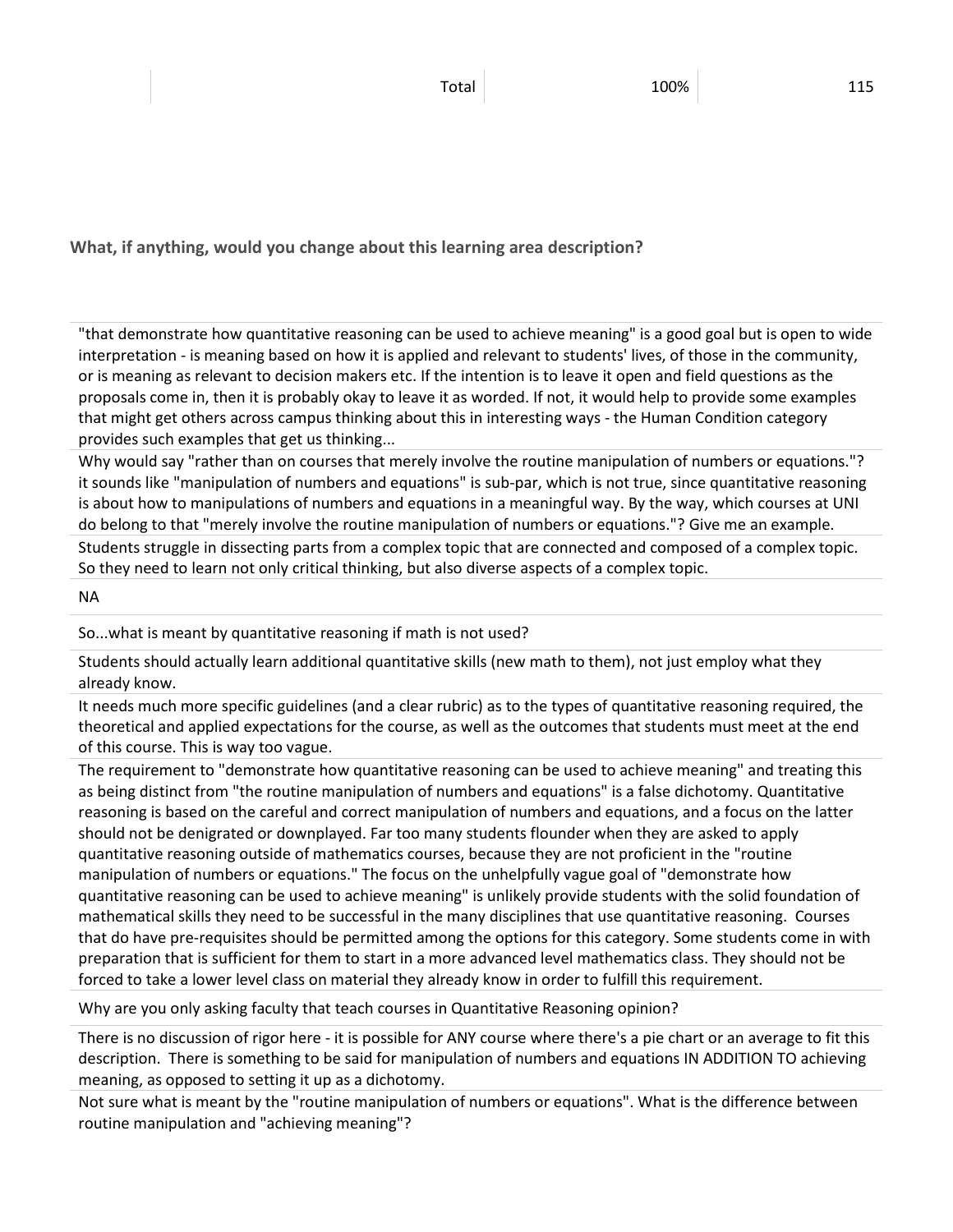I am disturbed at how loosely this category is being defined. There are so many courses that could fit into this category, the way it is currently stated. Courses that USE quantitative reasoning are very different from courses that are ABOUT quantitative reasoning. A course that USES quantitative reasoning may not actually teach students anything about quantitative reasoning that they do not already know. As a result, students could come out of our Gen Ed curriculum being mathematically illiterate, even quantitatively illiterate. I brew beer as a hobby and use quantitative reasoning all the time to make better beer and to innovate. The math skills I need for this are at a 3rd grade level. As I read these requirements, I could design an (undoubtedly popular) brewing course that demonstrates how these 3rd-grade skills advance brewing. There would be no routine manipulation of numbers or equations, the emphasis would be on the value of a quantitative approach to brewing. There is even historical precedent, with Gosset being a famous foundational statistician and head brewer at Guinness. This description emphasizes that the course does not need to be in the mathematics department, but in doing so, it opens up the field so wide that students would not need to learn any quantitative skills in our Gen Ed program. This does a disservice to our students and to the university. I strongly encourage us to come up with criteria that emphasize the quantitative skills themselves, rather than the application of those skills. We should not be turning out mathematically illiterate graduates. For the record, I am not a member of the Mathematics department.

The student learning outcome section may be expanded. Currently, it only contains two lines.

An integration of Universal Design for Learning principle: that courses offer multiple and flexible options for student engagement, presentation, and action/expression - avoiding privileged modes of quantitative reasoning and instead balance access and excellence in learning.

Previous descriptions gave greater specificity to skills and approaches expected in order to meet the learning outcomes. Also, the additional explanation of learning outcomes given in other descriptions would be helpful here as well.

I would appreciate some examples of quantitative approaches that would fall under this category.

The critical thinking component privileges computer science, statistics, and hybrid quantitative reasoning courses over mathematics courses that are less applied. I don't think critical thinking needs to be part of this--our university desperately needs students with much stronger math skills and critical thinking is addressed in multiple other new LAC categories.

description is pretty vague.

Maybe include a few descriptions or examples of "how quantitative reasoning can be used to achieve meaning, and the value of quantitative approaches." I think I know what that means but it may not match what the review committee thinks it means.

It's not clear from the short description whether performing quantitative analyses is a course requirement.

Why is this the only category that stresses the ability of other departments/programs to offer courses in the category? Do you need, then, to put "This category is not intended to be limited exclusively to English" for writing or "This category is not intended to be limited exclusively to Communication" for oral communication? I find this troubling. If no one program "owns" a category, then that ought to be clear from either the framing language for the entire gen ed program (making this sort of language unnecessary in Quant) or the language for every box, which would need to indicate that it doesn't belong to a category that most readily leaps to mind.

I would end the description after "and/or practical" and delete what follows. I don't know of any course that "merely involves the routine manipulation of numbers and equations."

These SLOS are all well intentioned and serve to help faculty to focus their instruction in an area. However, each individual course should have a list of observable, measurable and achievable student learning outcomes. The ones listed are, in my opinion, "Admirable Goals" but provide no basis for assessment. Since we are looking at SLOs, assessment are an observable, achievable, measurable and objective description of how a student meets SLOS or not

It's good to include that the category isn't limited to mathematics courses, though I envision most of the courses in the category will have a mathematical component to them.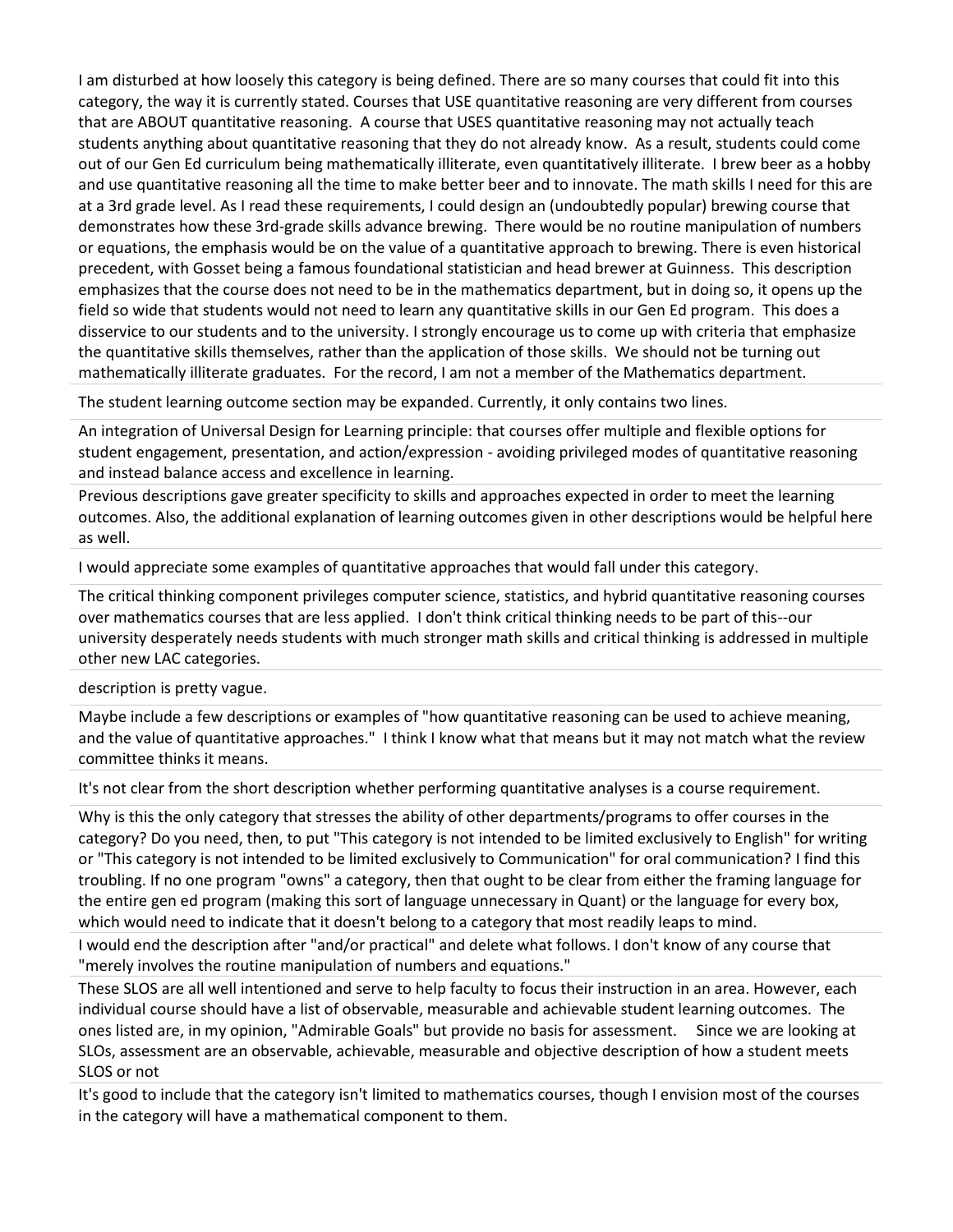A learning outcome about diversity and social justice related to and involved in quantitative reasoning should be included.

It needs to more clear about if any quantitative analysis are actually even done in the course, otherwise this could just be a course with a few journal articles where someone else did some stats and everyone just "discusses" it versus SHOWING student how to USE these practices themselves for their own projects or work. Students do not know how to set up graphs or figure out percents (even for their own grade). But they need to be able to recognize when they can use quantitative reasoning in their OWN lives and work -- rather than reading about others doing it. BTW.. I am not in math and have noticed students lagging in this ability and thus not prepared to do real world tasks in work place.

Needs to include other words that always using quantitative reasoning -- Quantitative reasoning is the application of mathematical skills to the analysis and interpretation of real-worlk quantitative information -- for the purpose of drawing conclusions. appliation is a key word that should be included.

Make SLO1 "Critical Thinking" parallel to what it is with Writing by adding "Critical inquiry can take different forms, depending on the instructor and discipline, but courses in this category will emphasize the thorough exploration of issues, ideas, histories, artifacts, and theories, including the collection and analysis of evidence, before accepting or formulating an opinion or conclusion." SLO4 is solipsistic as it is stated here. I suggest "Apply various methods, processes, and models dealing with numbers and quantities to address complex problems, offer solutions, and/or arrive at probable estimates." I also think this needs greater elaboration regarding student development and metaknowledge. Perhaps an additional point: "Develop student capacity to determine and/or create a workable quantitative model, process, or method relative to a situation."

I think we'll need quite a bit more specificity here. We need more specific outcomes. What does "quantitative reasoning" even mean? What matters more, the reasoning, or the quantitative? Would a symbolic logic class count? It focuses almost exclusively on reasoning. Would a straight-up stats class (rather than an applied stats class) count? At the intro level, it probably focuses almost entirely on quantitative. We're going to need more specific outcomes for this one.

This description is weirdly defensive, defining itself as what it isn't, rather than what it is. Students who are already mathematics averse may be turned off by this framing. And quantitive approaches and reasoning are cool! How about listing some of the many benefits quantitive reasoning provides? A basic understanding of statistics is crucial to informed civil discourse, for example.

Does this include science courses then? I"m not clear on what classes besides those with numbers and equations would fit.

I think the phrase "data analytics" or "data analyzation" should be incorporated some how. So many employers and positions for students beyond graduation require the need to analyze data effectively. Having this type of language in the definition would not only be useful for faculty and students, but also to employers who are looking deeper into the education we provide to students.

Math is pretty straight forward. I would hope the basic skills will be covered for our students, especially those with the lowest ALEX scores (most mathematically vulnerable)

I think it would be helpful to have an example of this, to help demonstrate how quantitative reasoning can exist outside of math and science.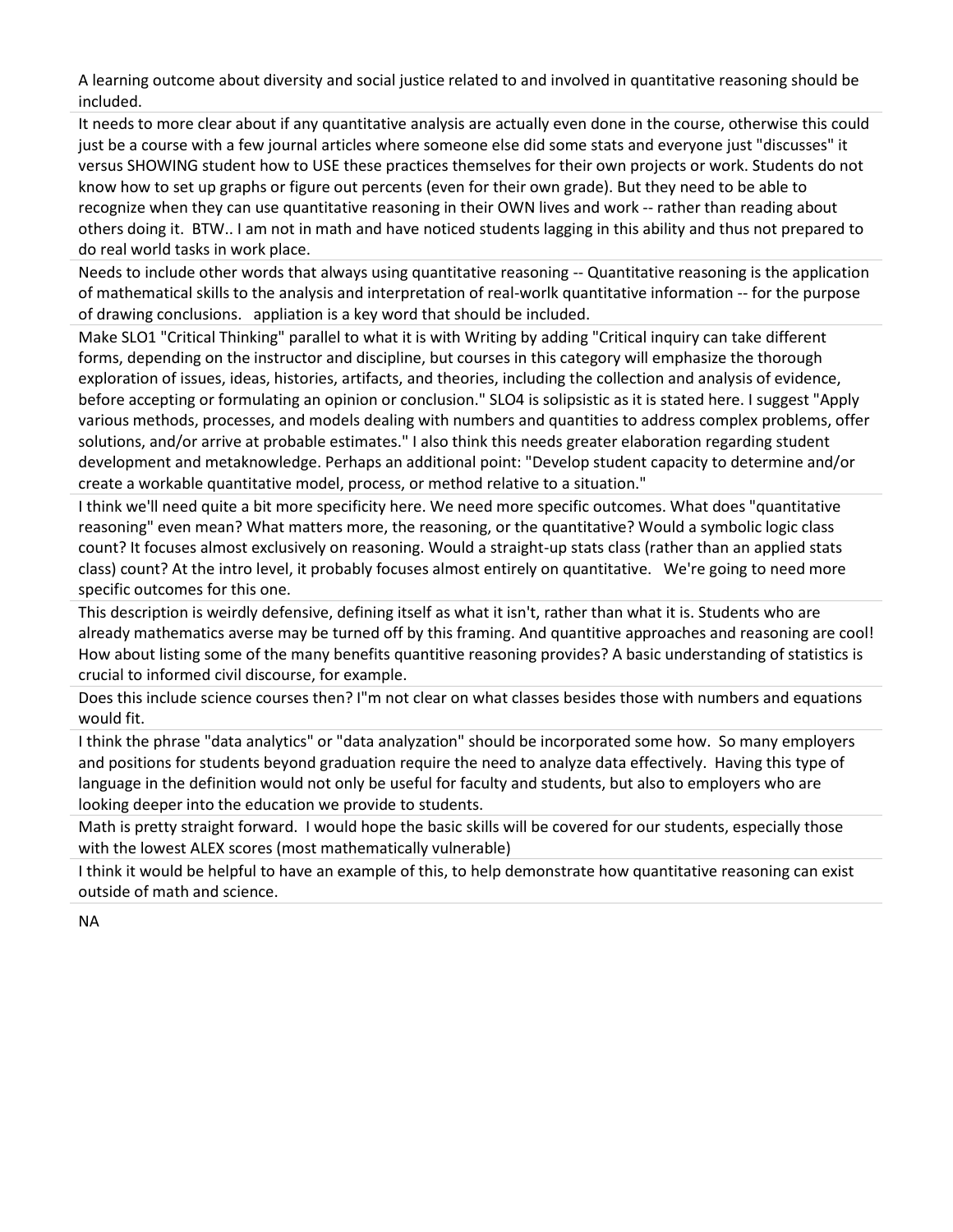**Human Condition. The aim of this category is to enlarge students' understanding of what it means to be human by urging them to branch out beyond their own specific background, and to enable them to think about their experience from that broadened perspective. This category includes two courses, one with a domestic or U.S. focus, and one with a global or international focus. Please specify which subcategory your course will fulfill. For a complete description of this category, click here. For faculty who would teach courses in this learning area, do you think these guidelines provide enough clarity?**



| # | Field                                                                                                                                                                                                  | Minimum | Maximum | Mean | Std<br>Deviation | Variance | Count |
|---|--------------------------------------------------------------------------------------------------------------------------------------------------------------------------------------------------------|---------|---------|------|------------------|----------|-------|
|   | Human Condition. For a complete<br>description of this category, click here. For<br>faculty who would teach courses in this<br>learning area, do you think these guidelines<br>provide enough clarity? | 1.00    | 4.00    | 2.89 | 0.81             | 0.66     | 117   |

| # | Answer       | %      | Count |
|---|--------------|--------|-------|
| 1 | Not at all   | 8.55%  | 10    |
| 2 | Probably not | 13.68% | 16    |
| 3 | Probably so  | 58.12% | 68    |
| 4 | Definitely   | 19.66% | 23    |
|   | Total        | 100%   | 117   |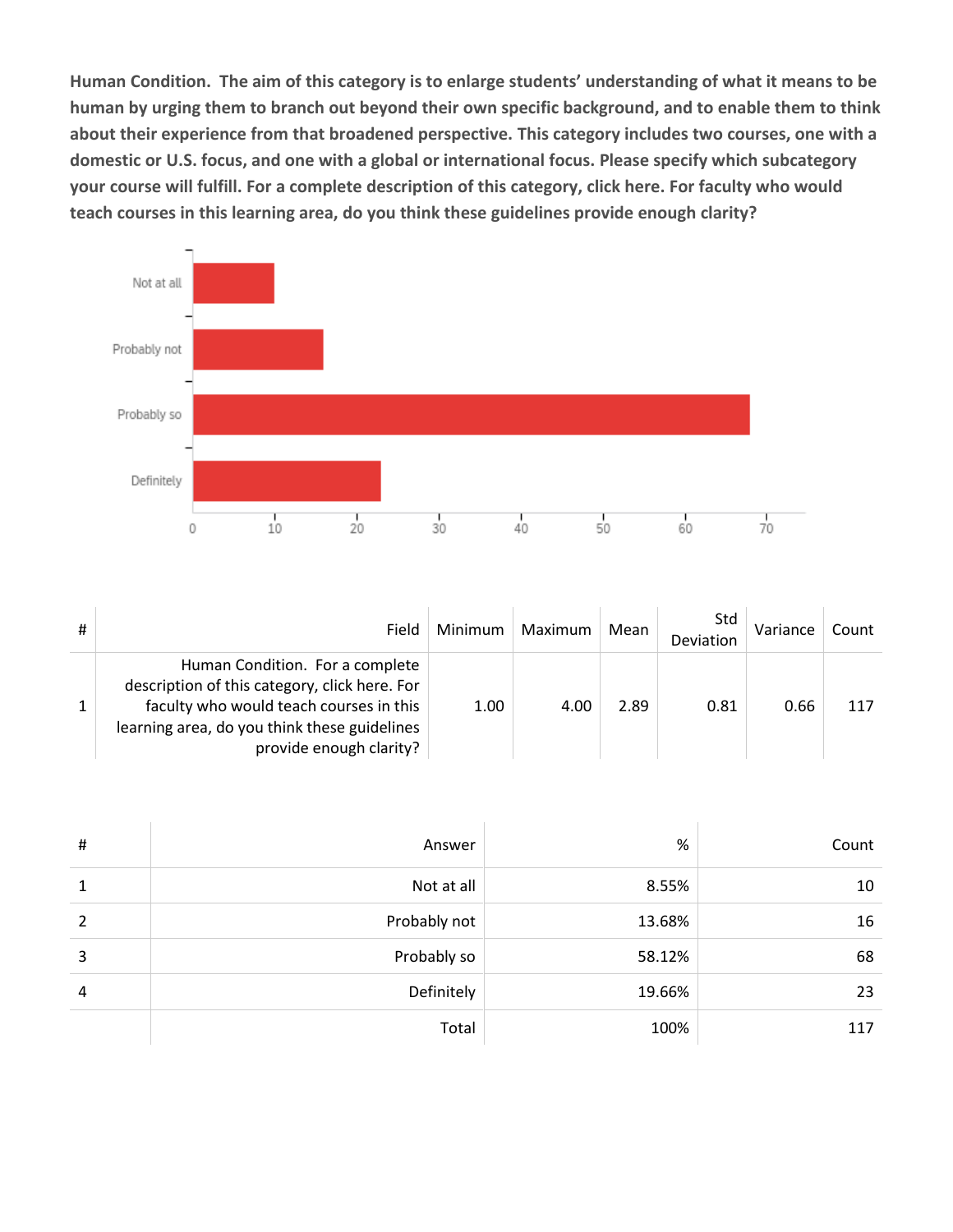The description seems to match the course guidelines. My concern is that the course guidelines seem to encourage faculty and students to focus on specific sub-sections of the human experience (e.g. Asian feminist literature or colonial military history). Since social media is already splintering our society already into a million special interest groups, the LAC should make sure their students are learning broad history, so they can place individuals and specific movements in context. Yes, broad history can be biased and can't cover every group's experience, but without broad historical knowledge, students are very vulnerable to misinformation.

I have concern about separating this into domestic versus global focus when they are so interrelated.

It may be important to define 'otherness' not in terms of U.S. and international. The way the description is worded currently does not allow for a perspective such as agricultural versus urban, religious or ethnic monocultures versus pluralistic societies, etc. If the aim of the category is to have students consider more perspectives than their own, the narrowness of 'two courses, one with a domestic or U.S. focus, and one with a global or international focus' sets up a false dichotomy.

No change suggested, but commending the team for including institutions in SLO 7 - it is important to draw attention to local, regional, national and international organizations that attempt to address and improve the human condition - for example, the United Nations

NA

Please change 'queer theory' to the more inclusive 'gender theory', which encompasses the former.

What is meant by "this category includes two courses"? Does this mean "two sets of courses"? Or does this mean that students will only need to take two courses in this category? There is a lot about these proposed changes that remains unclear to me. My primary concern is that students will be required to take fewer humanities courses, which I think would be a grave disservice to them, to Iowa and to the student's future communities.

Although there is an attempt at giving some guidelines and examples of content covered, we need a much more specific rubric to assess if a course is appropriate for this area. Also, the examples given may reflect biases towards certain topics; it is better to give clear guidelines without providing specific examples, which should be filled in by course proposals.

There really is no need for a course with a domestic or US focus. Everything the students are exposed to in the UNI environment is already centered domestically.

"Enlarging students understanding" is vague. "What it means to be human" is very much a debated question in philosophy and theology, and the way this description is written seems to favor courses that push a particular ideological answer to this question rather than a critical analysis of the strengths and weaknesses of how the different philosophical schools answer this question.

I think the description would benefit from more examples of "diversity" and "commonality," as those given tend to lean more in the direction of the social sciences and away from the humanities (which are also important!)

This has got to include mention biophysical limits i.e. clean water, soil, healthy food, healthy oceans, a stable climate etc. The emphasis on humans separate from the environment is old-fashioned and criminally nearsighted.

It seems like it is limited to the social sciences and humanities. Could such a course also be grounded in education, health, sciences, etc.?

Under SLO 7, add "or historical trends" in the phrase, "Analyze ideas, works, or institutions . . . " I'm actually stunned that the human condition does not explicitly include historical studies. How we are to understand our natures without understand what we have done and what we are capable of doing? I'm not happy with the emphasis on "diversity." It is not that diversity is itself a problem, and yes, we should study it, but these categories look like they have been crafted by social scientists with an ahistorical perspective, with emphases on statistical analysis rather than normative reflection that we find in the humanities. Please develop a deeper and wider grasp of what is done in the humanities so that the study of the human has some humanity in it!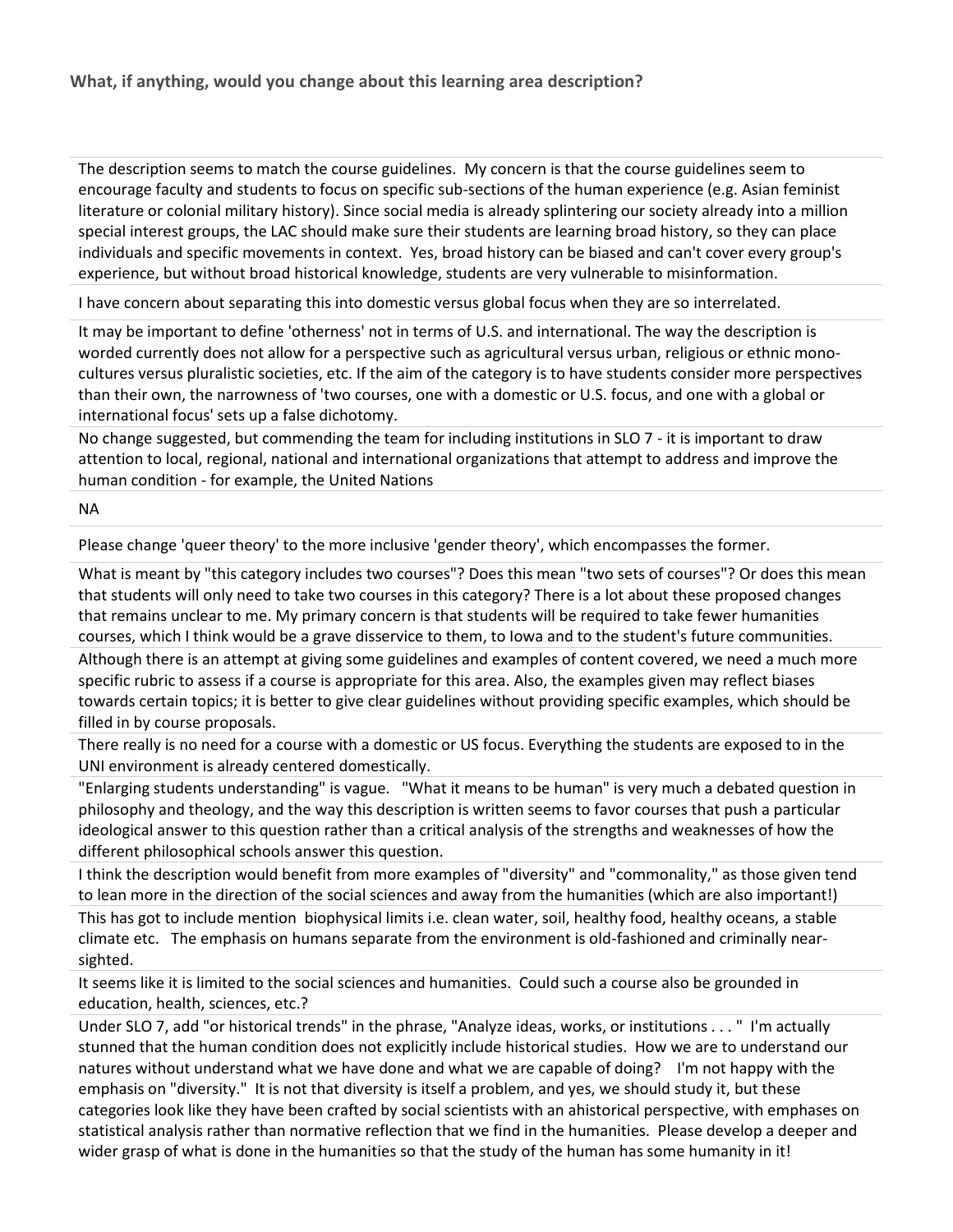It would be good to recommend collaboration with study abroad as an option for courses with a global or international focus.

SLO 7 is fairly broad, meaning that there would seem to be multiple courses that COULD make an argument for inclusion in this category based upon this description. Was this the intent?

Disability should be explicitly integrated throughout course descriptions and expectations...for example: "Disparities, injustices, or inequalities related to race, class, ability, sex, gender, etc.

I think they've done a fine job on #6

#### Human condition?????

The challenging aspect of this category is "what it means to be human". In courses, this will be operationalized in ways that are either so extraordinarily specific or narrow that many disciplines are excluded or operationalized so broadly that it doesn't really have any meaning.

U.S. and Global or International Focus are closely related with international policy affecting how we act as Americans on a daily basis. It is important to provide some more detail on how the US plays a role abroad and in foreign countries.

Human condition rests on the condition of the Earth's biosphere. How can this critical connection at least be mentioned somewhere?

This description is vague. What about the meaning of being human will our students be taught?

This category is based on content rather than skill development like the other categories. What are the skills students are expected to develop?"branch out"--which is entirely too abstract--and "think about their experience" are the only actions described here, neither of which provide much direction by way of effective assessment.

The description, particularly for SLO 7, is rather underdeveloped compared to others. There is considerably less guidance, and this one, unlike others, seems to be casting a net so wide that it would include anything. That creates a considerable imbalance in the structure, if most contributing departments are trying to cram into this space. Either the others need less specificity and to be written in such a way as to welcome many departments' curriculum and vision, or this needs more tightening. You open the potential for every department in the university to throw something in this category, while restricting other categories, which mean privileging certain departments over others.

This description is so vague that it must be by design. No guidance is provided regarding what it means to be human. The relevant SLOs, 6 and 7, do provide more clarity; however, I note with regret that being human doesn't seem to involve the natural sciences. SLO 7, titled "Human Condition," excludes any mention of the natural sciences. It seems to me that science is inextricably linked to the human condition and should therefore be explicitly mentioned somewhere in this learning area. The "Scientific Reasoning" learning area mentions human behavior as an explanatory example. There should be reciprocity in this learning area.

These SLOS are all well intentioned and serve to help faculty to focus their instruction in an area. However, in this sensitive topic, it may be difficult to develop individual courses that have a list of observable, measurable and achievable student learning outcomes. The ones listed are, in my opinion, "Admirable Goals" but provide no basis for assessment. In essence, we have to measure how "Woke" a student has become or is. Each outcome should be written as to how or whether wither the students demonstrate whether they have developed a level of understand and awareness about the topic. But this might be hard because the faculty member must objectively define how a student has become more empathetic to the needs of others or how they have build awareness of others. These are very subjective terms, and can't be directly quantifiable. However, a definition of those terms are quantifiable. In other words, can a student objectively Since we are looking at SLOs, assessment are an observable, achievable, measurable and objective description of how a student meets SLOS or not

I can imagine that there will be a wide variety of courses for this category and it may be difficult to give students in different courses comparable experiences.

I don't know what this means. What does "measn to be human" imply?

In the field in which I work, a contested category has been what it takes to be human at all. I think that this statement "Disparities, injustices, or inequalities related to race, class, sex, gender, etc" presumes that all players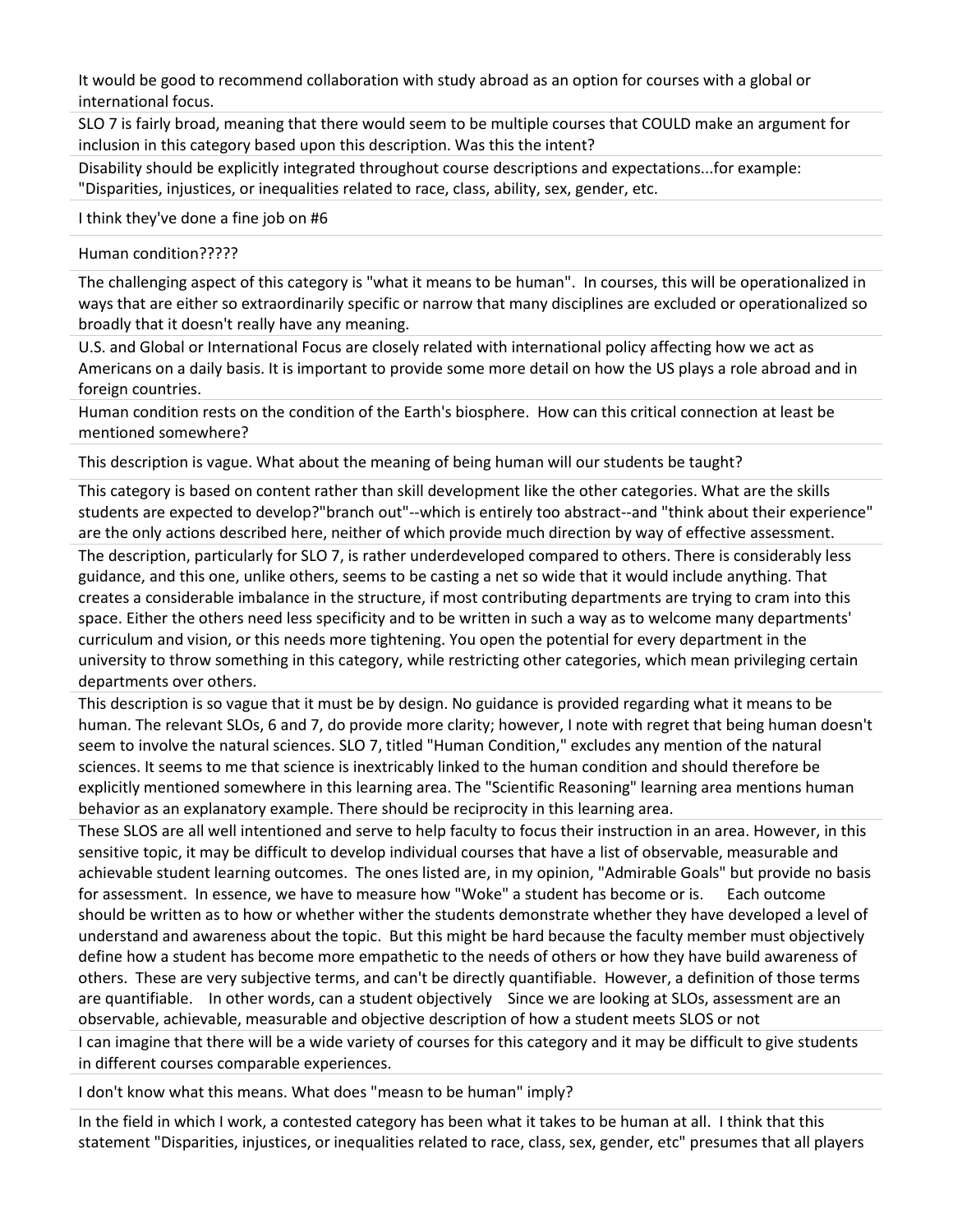are human but some are less human than others. But this distorts that actual historical situation in which some we would include as human were not considered human at all. "Disparity" minimizes this difference. "Disparities, injustices, or inequalities related to race, class, sex, gender, etc., including full exclusion from the category of 'human"" would be more accurate.

Is "Junior level status" considered a pre-req? In many of these categories I see "must not have pre-reqs". If the intention is "must not have content pre-reqs" that is fine. The goal of this restructuring should be to allow more courses to be considered for general education credit and I do not see "Junior level standing" is a pre-req.

Under human condition, I would add "examine the persistent and recurring questions of human life."

I have no idea what this means. You'd got to get some of the language from the outcomes into the description, I think.

#### International

General guidelines for submission: Committee will consider experimental courses Consider the committee members are rotated and retired to keep the thought new.

SO vague.....

Why "Diversity & Commonality" here and not elsewhere?

it seems that a standard course in gen-ed/LAC is an intro to psych course; yet, that course seems to have no clear place in this category (about the only category where one would expect it to fit)...that's not the end of the world, though it does change things for our department and our (UNI) students. if the committee intended for an intro psychology course to fit in this section, the description i think precludes it.

NA

**Human Expression. A course in this category must include the creation as well as the analysis or interpretation of creative works in a medium relevant to the field or domain of the course. Creative work can include any artifact, concrete or ephemeral, newly created or a curation of work, in the arts. Courses should provide relevant instruction for creating and in analysis/interpretation, which culminates in assessed work for each skill. The work students create and that which they analyze/interpret should be related by general field of practice or medium. For a complete description of this category, click here. For faculty who would teach courses in this learning area, do you think these guidelines provide enough clarity?**

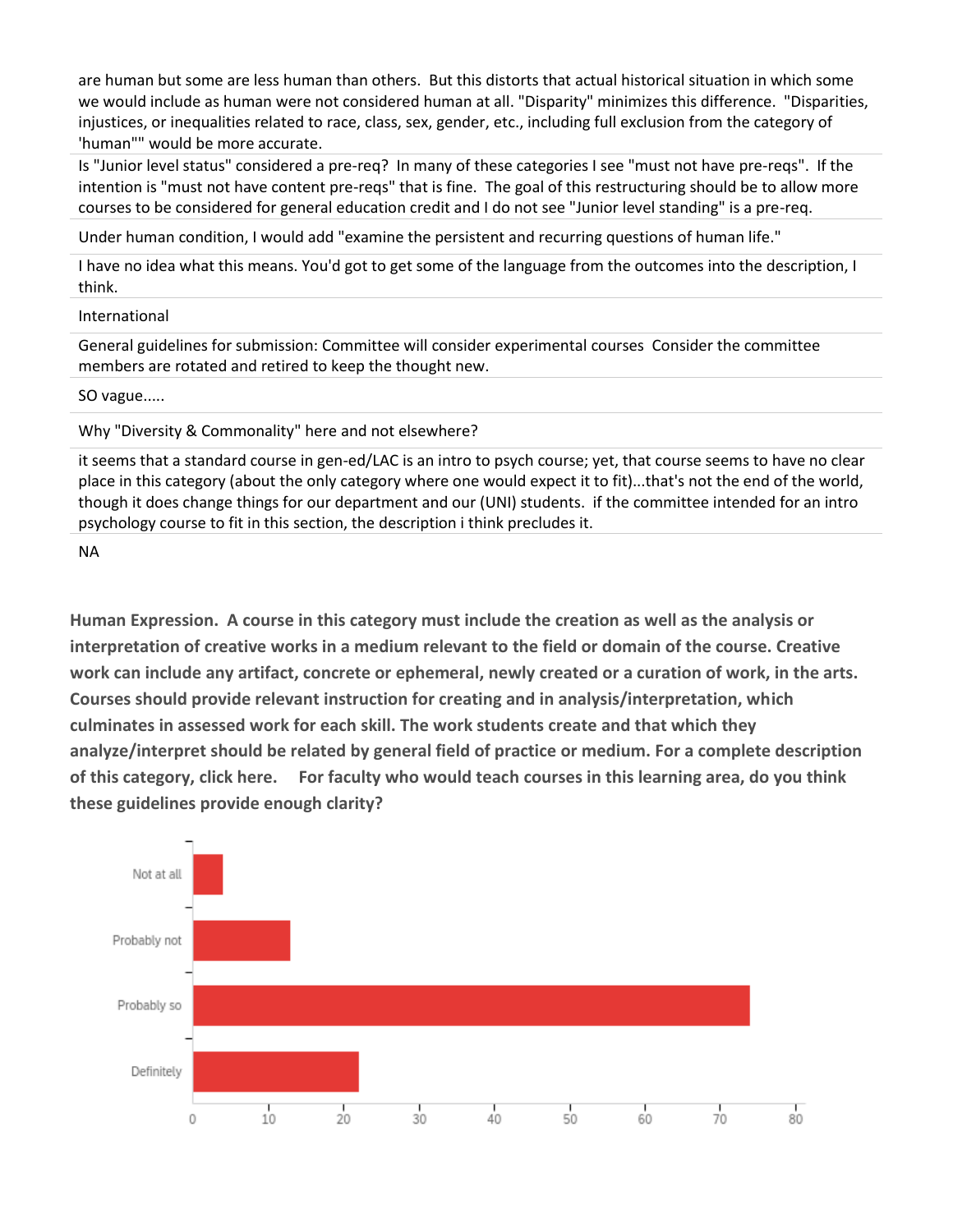| Field                                                                                                                                       | Minimum | Maximum | Mean | Std<br>Deviation | Variance | Count |
|---------------------------------------------------------------------------------------------------------------------------------------------|---------|---------|------|------------------|----------|-------|
| Human Expression. For faculty who would<br>teach courses in this learning area, do you<br>think these guidelines provide enough<br>clarity? | 1.00    | 4.00    | 3.01 | 0.67             | 0.45     | 113   |

| # | Answer       | $\%$   | Count |
|---|--------------|--------|-------|
| 1 | Not at all   | 3.54%  | 4     |
| 2 | Probably not | 11.50% | 13    |
| 3 | Probably so  | 65.49% | 74    |
| 4 | Definitely   | 19.47% | 22    |
|   | Total        | 100%   | 113   |

**What, if anything, would you change about this learning area description?**

The first sentence and the last sentence seem to be saying the same thing. Are they both necessary?

Human Expression title is so general. Writing and speaking can also be human expression. Why not use "arts" so that everyone can understand?

NA

This area probably has the best description so far, although a clear rubric will be needed.

The requirement that every course in this category must include the creation of a creative works by the students.

There is creative work all over campus and this category seems to be written solely for the "Arts"

I feel a statement regarding the need for "small" class sizes in order to truly focus on the act of creating creative work is essential.

An integration of Universal Design for Learning principle: that courses offer multiple and flexible options for student engagement, presentation, and action/expression - avoiding privileged modes of human expression and instead balance access and excellence in learning.

Would this category also include film and photography?

Perhaps this description could be revised for better clarity.

too narrow a description of "artistic". Also what about films, websites, etc.

The phrase, "Courses should provide relevant instruction for creating and in analysis/interpretation..." does not read well. Should it read, "Courses should provide relevant instruction in creating and analyzing/interpreting"?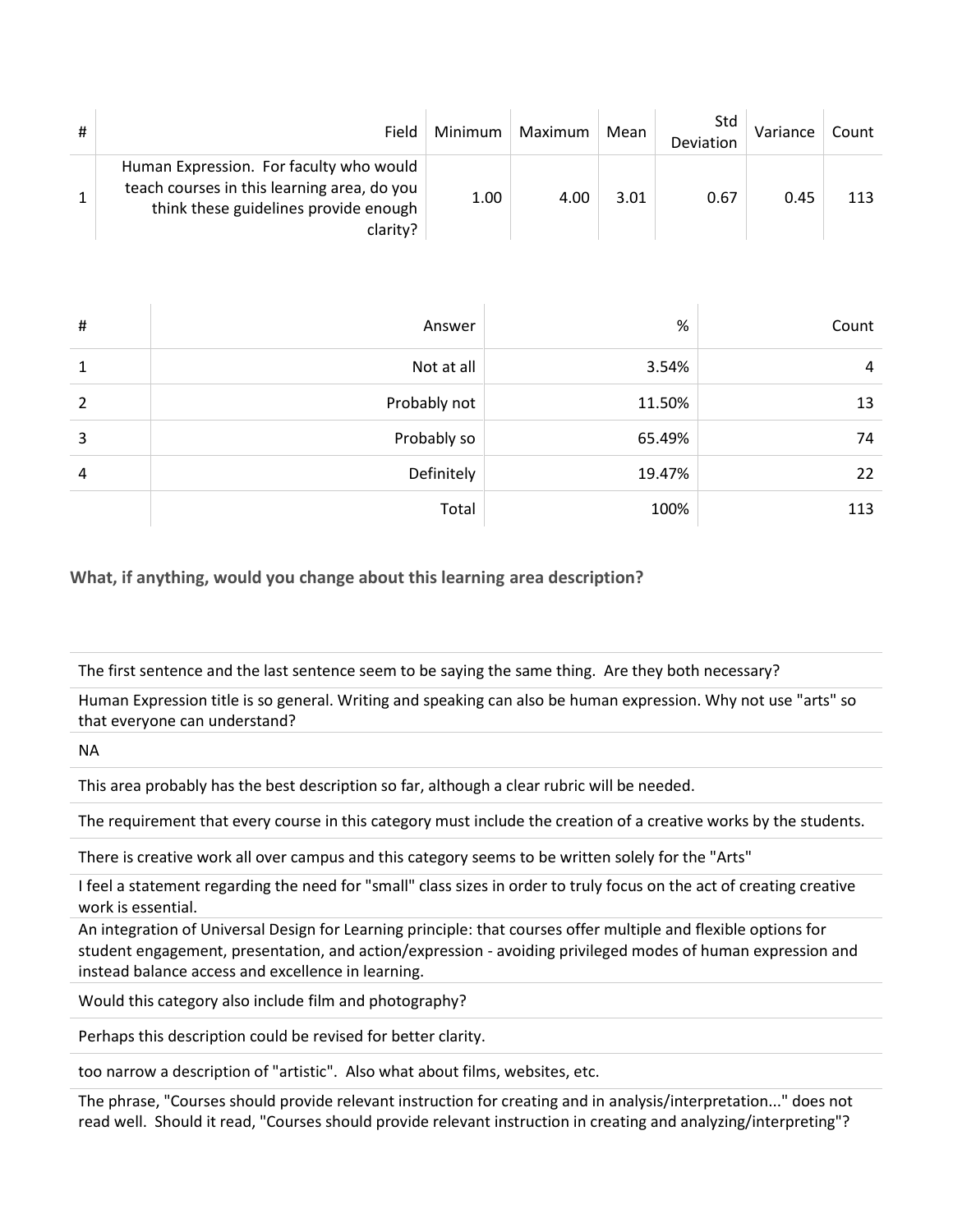This category seems incredibly more narrow than others.

Another privileged area: what does "in the arts" mean? What about engaging nonfiction that isn't "creative" (or, what is "creative"? Is anything interpretive a form of creativity, or will you entertain a case being made for creativity in different sorts of endeavors?)

This is a difficult one as it is important to objectively determine the degree of creativity or artistic meaning. To have successful SLOs, there should be objective means to determine of these broader outcomes are met. If subjective means are used, it is widely open to interpretation by faculty, students, administrators, parents and other constituents. I mean, how can you break down artistry and performance into objective elements?

I think if I were a student, this would be the category I would find most challenging. For those of us not all that creative, this category could be the most daunting.

creation and analysis of creative works can also happen outside traditional "arts" disciplines. so, the wording of "in the arts" limits many potential possibilities in other disciplines.

This is well written.

Will students ever see this language? Because if so, it is opaque. Faculty can muddle through, but other users? Here's a clarifying edit: A course in this category must include the creation as well as the analysis or interpretation of creative works. Creative work can include any artifact--concrete or ephemeral, newly created or a curation of work--in any medium. Courses should provide relevant instruction for creation and for interpretation, culminating in assessed work for both skills. The work students create and the work they analyze should be related.

what does "should be related by general field of practice or medium" mean? And does this mean that students have to be good at the creative form? It implies so, but I think just trying and putting effort in should count.

more variety of creative work added--such as sculpture....also I wonder if it should be emphasized that the creative is the main component of the course.... not just a one-off assignment here or there.

My personal opinion of this learning area is a disappointment. Students need additional fundamental skills and knowledge, such as creating a resume, applying for jobs, home life, and an interactive understanding of professional work development.

This category and details is most likely going to back fire. Students will not appreciate this category or classes. My guess is that students will fulfill this category at another university and transfer it in.

I worry that the language here, similar to that in Quantitative Reasoning, will not encourage faculty to think creatively about the types of courses that can fit into this. Creativity is as important in the sciences as it is in producing art, and should be reflected in the description.

NA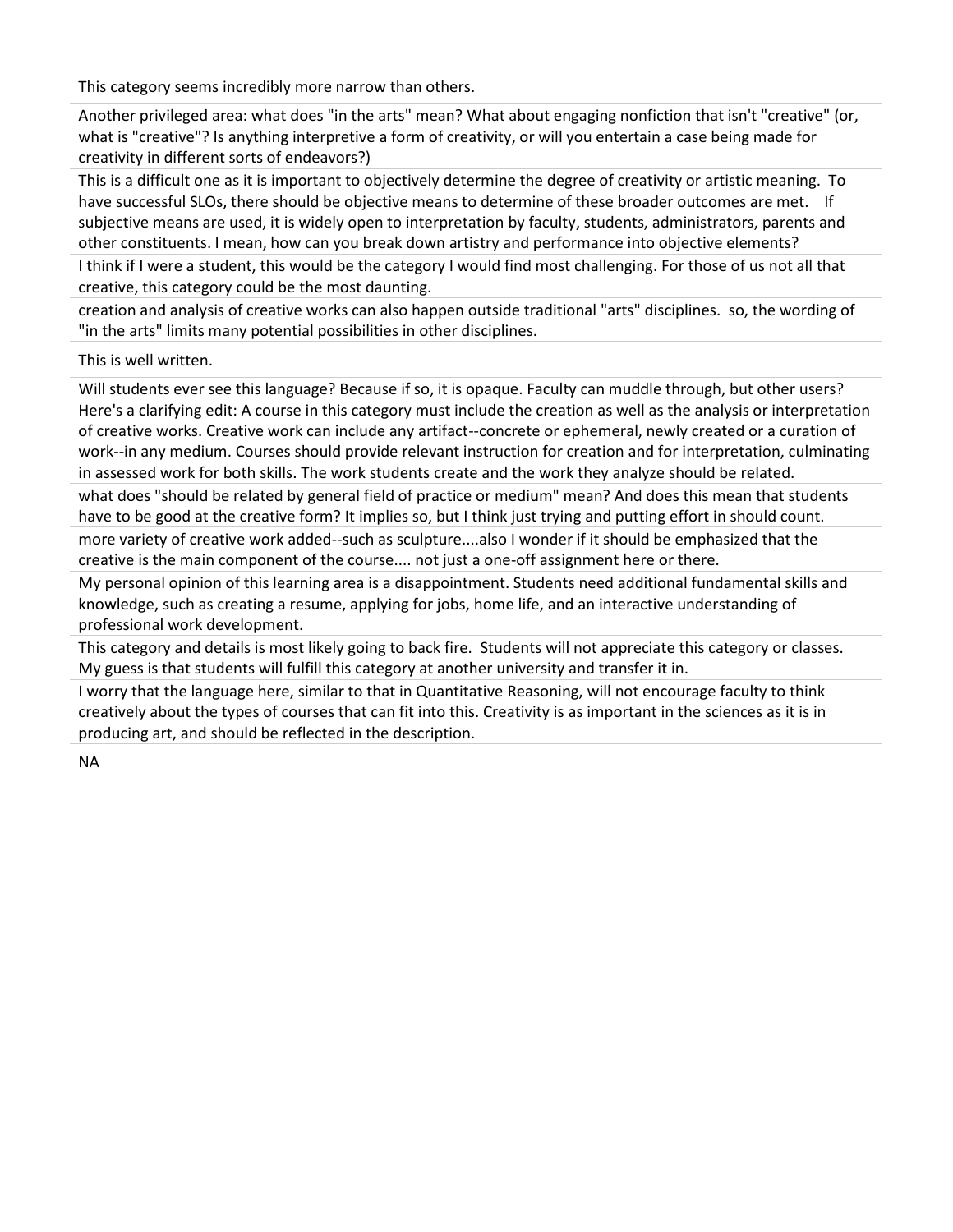**Scientific Reasoning. Scientists discern basic principles that explain natural phenomena through observation and analysis of the world. Scientists rely on theory and experimentation to test and refine the understanding of our minds and bodies, our complex environment, and the universe. Laboratory courses unite hands-on scientific experimentation, inductive reasoning, and deductive analysis with the study of basic principles, such as the structure of matter, biological evolution, human behavior, and thermodynamics. A laboratory experience is expected to be part of the course (either a 4-credit integrated course or a 3-credit course plus a concurrent 1-credit lab). After completing a course in this category, students will be able to critique claims using the tools of scientific inquiry. For a complete description of this category, click here. For faculty who would teach courses in this learning area, do you think these guidelines provide enough clarity?**



| # | Field                                                                                                                                           | Minimum | Maximum | Mean | Std<br>Deviation | Variance | Count |
|---|-------------------------------------------------------------------------------------------------------------------------------------------------|---------|---------|------|------------------|----------|-------|
|   | Scientific Reasoning. For faculty who would<br>teach courses in this learning area, do you<br>think these guidelines provide enough<br>clarity? | 1.00    | 4.00    | 3.11 | 0.65             | 0.42     | 117   |

| # | Answer       | %      | Count |
|---|--------------|--------|-------|
| 1 | Not at all   | 2.56%  | 3     |
| 2 | Probably not | 8.55%  | 10    |
| 3 | Probably so  | 64.10% | 75    |
| 4 | Definitely   | 24.79% | 29    |
|   | Total        | 100%   | 117   |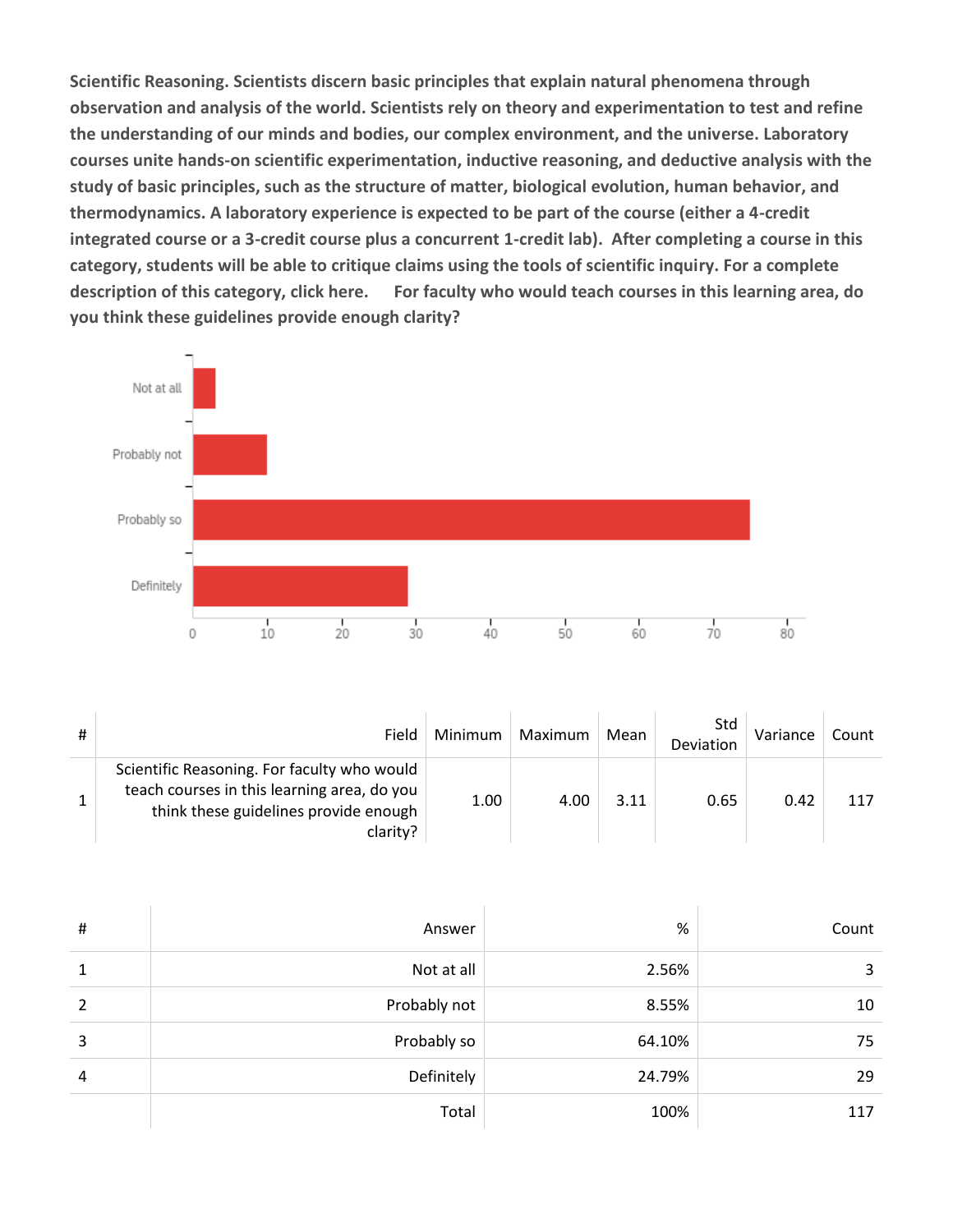Human behavior: this topic seems to be more aligned with the human experience or other social sciences and/or humanities classes. The requirement of one science class falls short in developing science informed citizens as well as helping our students achieve competitiveness in a global economy driven by STEM.

#### NA

The physical sciences are given short shrift in the overall Gen Ed Revision. We should be clear here that we are NOT talking about the Social and Political Sciences. Students must be exposed to the physical sciences in this increasingly 'scientific' world. A class in the social sciences may, for example, include 'the scientific method', but this class should not be included in this category. Just a glance at the new structure shows that the entire curriculum is strongly human-centered. Let's be sure the rest of the material universe at least gets a nod in its direction!

Could Field Work be a substitute for Laboratory? Do we have a definition of what Laboratory experience is? Again, I would like to see a more detailed rubric on what is expected in this area.

The separation of humans from nature and the environment is mistaken. Too much emphasis on human beings. Examples are poorly chosen. A four-hour course will not be sufficient to meet the learning goal of critiquing claims using tools of scientific inquiry. Many students last took a biology course when they were 14 or 15 years old. One additional course at UNI will not accomplish all this.

The focus of this description is very human-centric. The purpose of science is described as understanding "our minds and bodies" (putting humans front and center), OUR complex environment, (again, it is OURS), and the universe (finally once we get off of earth, we stop focusing on ourselves?). The focus of science is NOT on humans, it is fundamentally about understanding the universe, which we happen to be part of. As Carl Safina so deftly put it in his book "Beyond Words", if we are studying animals minds simply to understand our own minds, then we were never really studying animals minds in the first place. So I object to the human-centered focus in the purpose of science. Second, and following up on that point, including social sciences together with physical sciences as if there is no distinction between them does a disservice to our students and even to our society. We have seen in recent months how willing our citizenry is to say that scientists don't really know what they are talking about and that science is all "just theories". Some realms of science, social sciences in particular, have more limited ability to test theories through direct experimentation than other realms of science such as physics or biology. This is an important and fundamental lesson that students need to have as a bare minimum to understand scientific reasoning. Here is where the lab is so important. The description states a "laboratory experience" is needed, but it is unclear what that would mean in a 4-credit integrated course, which might not really require a "lab" as is traditionally thought. It should be a requirement that the lab's focus is experimentation so that students are trained in understanding experimentation as a fundamental component of scientific reasoning. Students need to learn how to DO science, not just learn about it. Those two are very different. Scientific reasoning should be a verb.

Similarly to my comment above, I think the student learning outcome section could be expanded, as it currently contains two lines only.

An integration of Universal Design for Learning principle: that courses offer multiple and flexible options for student engagement, presentation, and action/expression - avoiding privileged modes of scientific reasoning and instead balance access and excellence in learning.

One thing that our students need to know is how to interpret studies. Now this might come under quantitative reasoning as well, but it comes up most often in science. What does it mean to have a margin of error? When is is more appropriate to focus on the median than the average? What is the difference between an ethnographic and a control group study? Why are these important? I'd like to see something more specific requiring that sort of understanding.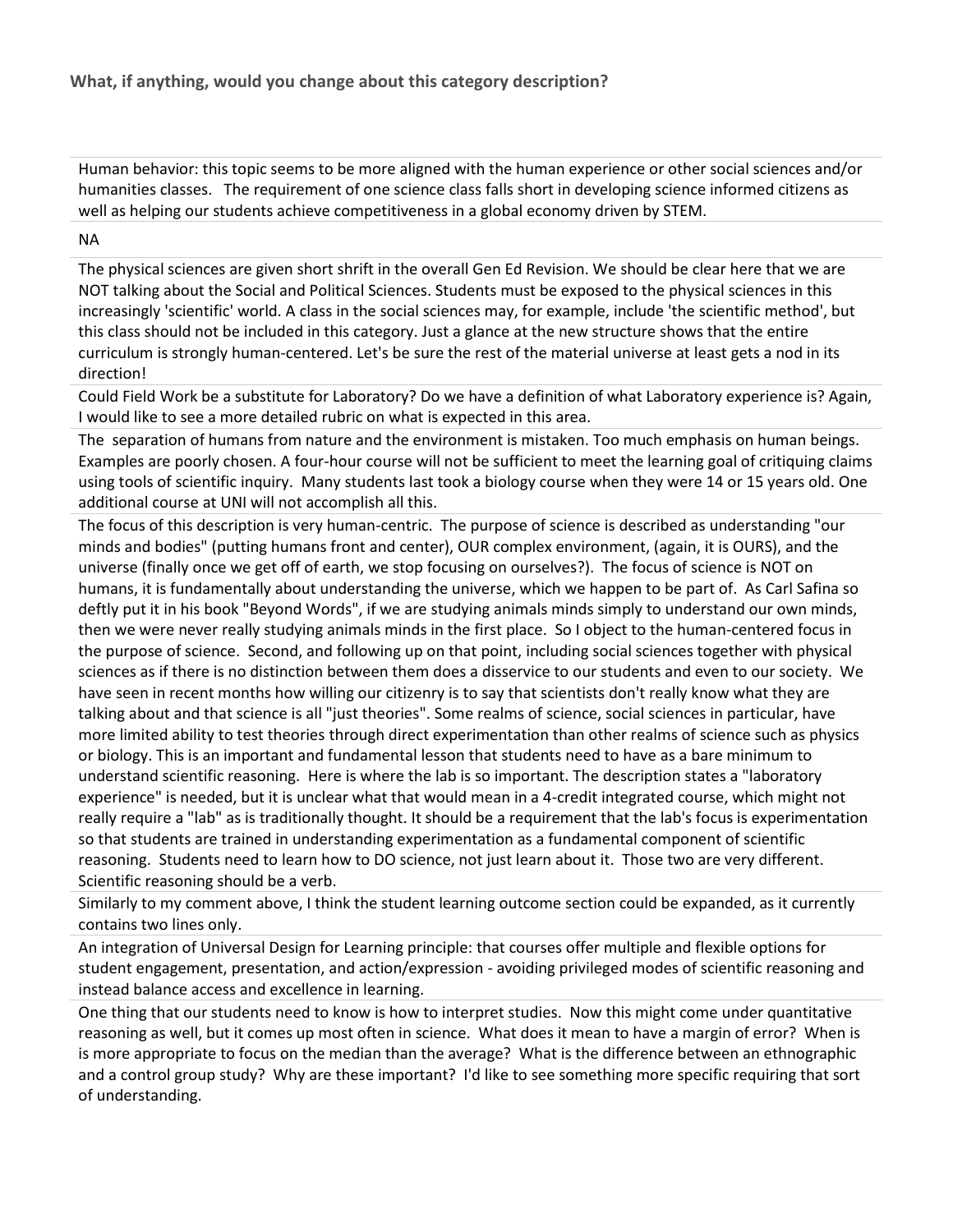The description of this needs greater refinement. Why is this defining a specific structure including number of hours credit to accomplish? Why are there references to other universities' goals? Also, the additional explanation of learning outcomes given in other descriptions would be helpful here as well.

I am not sure whether the examples in this paragraph, "such as the structure of matter, biological evolution, human behavior, and thermodynamics", can actually help students to understand the courses offered to enable Scientific Reasoning, or these four randomly listed names cause more confusion. Rather than providing examples of the "principles", I think it is more helpful to list the actual academic disciplines that will be considered in this category. Secondly, I am not completely sure whether "human behavior" (I infer it means psychology courses) should be included in the "Scientific Reasoning" category. Within the science community, there has been age-long discussions over whether sociology, psychology, political science should be considered as science disciplines. Not that I don't think these disciplines are not important (I rather think students should have ambient opportunities to learn about humanities and politics at UNI), but for the "scientific reasoning" category, as the description emphasized, it should aims for students to gain the capability to use quantitative methods to explain phenomena in the natural world (physics, chemistry, biology, geology, etc.) I think by including psychology or social science in this category will enable students to use courses from the other categories (such as "Human Condition" or "Human Expression" listed above) to replace their scientific learning requirement. Lastly, I am not completely sure whether we should encourage students to consider "a 4-credit integrated course" as equivalent to a 3-credit course with a lab component. The lab experience in the "Scientific Reasoning" category should be considered essential. Students can best develop their scientific thought process through doing their own experiment in the labs. Lectures, even with a component of experiment of some type, cannot be used to replace what students can learn from doing experiment design, data collection, analyses and drawing conclusion in an actual guided lab condition.

This category appears to be the most poorly developed of all of them, reinforced by other university definitions of what science is. Right now it looks like if it has a lab then the class meets the criteria. There should be more detailed expectations for what should be in these courses, more aligned with other categories that have more concrete criteria.

Social sciences also utilize scientific reasoning The complete description link appears unfinished

I suggest the following changes in wording/phrasing/content: Scientists discern basic principles that explain natural phenomena through observation and analysis of the natural world. (add "natural") Scientists rely on theory and experimentation to test and refine the understanding of the natural world and universe (remove "our minds and bodies, our complex environment"--this language is overly anthropocentic...humans are part of the natural world and universe, and can be studied using scientific methods, but shouldn't be given such emphasis in this description). Laboratory courses unite hands-on scientific experimentation, inductive reasoning, and deductive analysis with study of the theory and principles of physics, chemistry, biology, and anthropology (remove "of basic principles, such as the structure of matter, biological evolution, human behavior, and thermodynamics"--I really do not like this phrasing...this represents a tiny fraction of the scope of science and it seems pretty random that only one idea/area of study is mentioned from each of the respective disciplines (chemistry, biology, anthropology, and physics)

1) Future readers may not realize how central the lab component is to this category. We need students to design experiments to better understand experimental limitations, for example. Perhaps there should be another SLO that focuses on the lab. 2) The goal of the Gen Ed program seems to be to produce graduates with a wide range of skills and perspectives. An unintended outcome of being too inclusive in the Scientific Reasoning skill could be that science-adverse students will avoid natural and physical sciences, doubling up on additional social sciences where possible. This limits students' opportunities for getting a broad perspective. 3) Can a 3-credit course serve as a prerequisite for a 1-credit lab (in addition to the option that it be concurrent)? Decoupling these and allowing the lecture to come first provides students some flexibility in scheduling.

this is a very rough draft - it is not even properly organized or formatted yet.

This is a much more complicated description compared to others.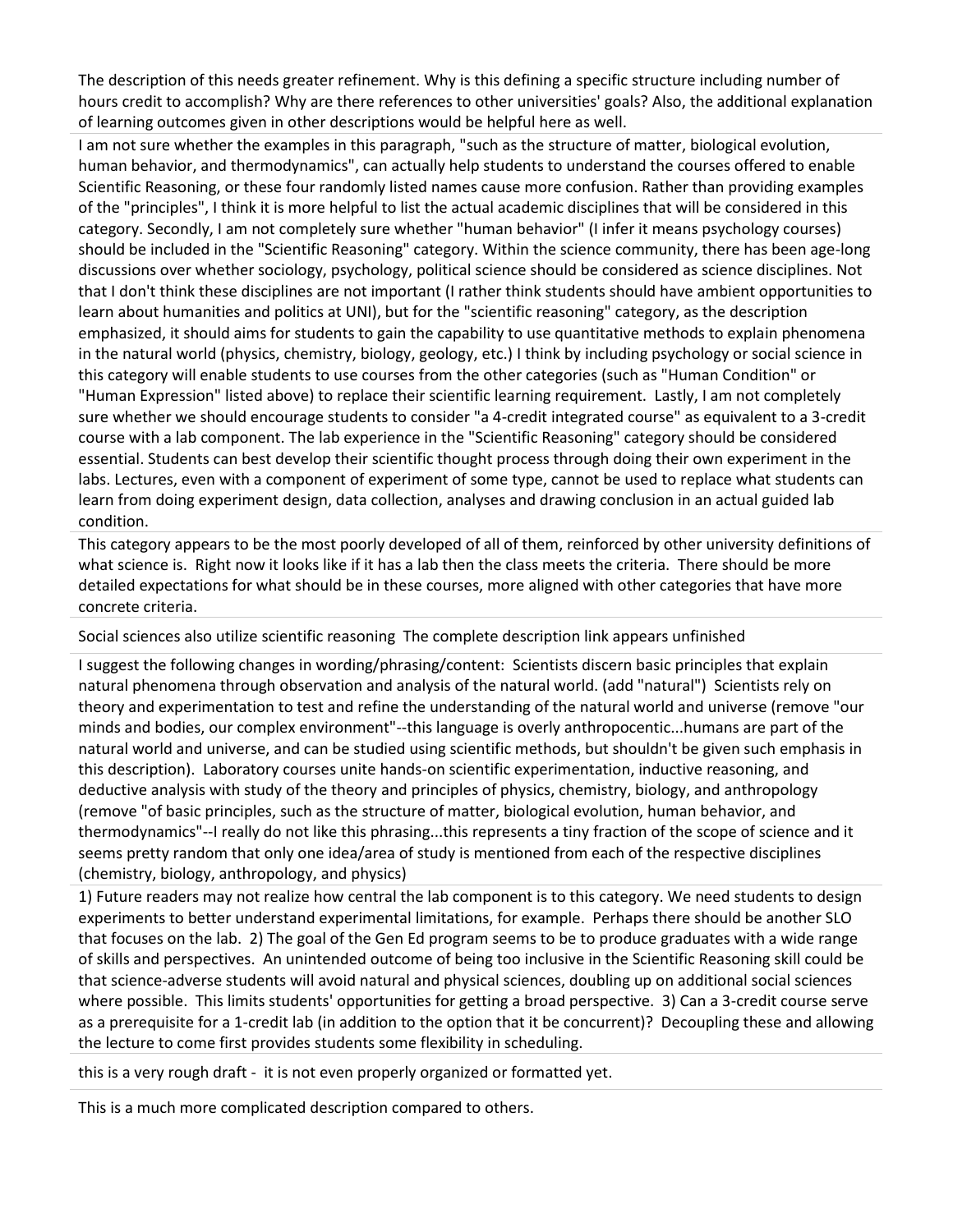Scientific reasoning is often based the objective, observable and measurable, developing outcomes and assessments is, in my opinion, less problematic. Since we are looking at SLOs, assessment are an observable, achievable, measurable and objective description of how a student meets SLOS or not. The assessment objectively outlines what a student can do and can't do. The assessments must be based on outcomes and not external factors such as lateness or attitude for example. (Lateness is not an indicator if a student has met the established course outcomes or not unless there is an outcome related to punctuality.) Instructors should be able to use the outcomes in order to inform the student what they are and are not able to do.

I think the description is good.

Seems that applied sciences are the focus. I wonder if some sort of appreciation for theoretical work might be included.

While courses with labs are definitely best, I'm concerned that this requirement will be detrimental to the smaller science departments because they don't have the faculty available to teach numerous lab sections to go with their lecture course.

There are some 3 credit courses currently in the LAC that meet the category 4 objectives. Without a lab, these courses would not longer serve the purpose as presented. There was mention of no prereqs in another document. Would an appropriate score on the ALEKS placement test or passing a college level algebra course be considered a pre-req? The math "pre-req" is to ensure the proper algebra skills to be successful in the course (for example, General Physics I and General Chemistry II). If the math competency is considered a "pre-req" then we are adding an extra course to some students graduation requirements that are currently having this LO fulfilled by courses in their major. The concept of "pre-req" needs to be defined.

The "complete description" link had a document that was disorganized with reference pieces all over it that made it confusing to understand. Get rid of "inductive reasoning, and deductive analysis" as this may require all courses to do this when some scientific reasoning disciplines may not rely on this and creates a more "linear," textbook-y approach to scientific reasoning that, in truth, is inaccurate. I would replace with hands on scientific experimentation and other processes of science. I do have a question about the "human behaviour" aspect being added to this as I feel this topic fits more into the other categories and would potentially not round out student education and though processes. I really like now how students take behavioural sciences and more traditional sciences as it reinforces the scientific reasoning and reveals that there are different levels of scientific reasoning and confidence in knowing what we know. This is especially important to have, as we are seeing the lack of this going on right now and feeling its consequences.

Add to SLO8, something about communicating science: not just "critique the claims," but perhaps "Engage in critique, extension, and/or revision of scientific claims and knowledge." Make critical thinking SLO parallel to how it is in Writing.

Sometimes lab experiences are not done concurrently, especially for transfer students who may not have a lab experience option available. The word "concurrent" can be removed from the description.

word choice? Earth for world..? Interesting selection of the basic principles

Will need to make sure classes are clearly labeled. There are some fields that still require a biological course AND a physical science course so clearly labeled courses will be needed for advising purposes.

These courses need to be directly linked to SLO 1 through 4.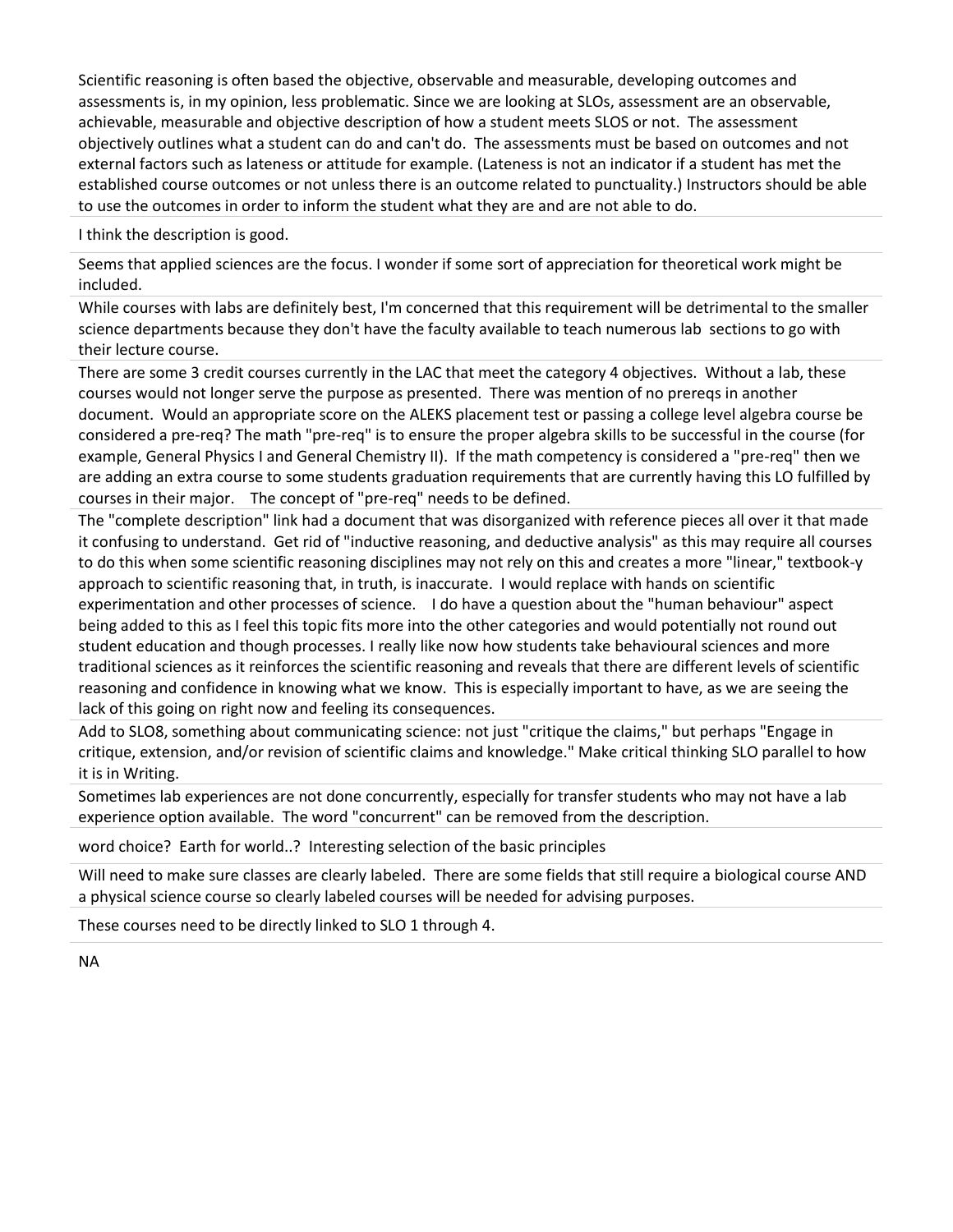**Responsibility. Courses in the Responsibility category give students the opportunity to develop a greater understanding of their personal and civic responsibilities by exploring ethical theories and their application to human conduct. For a complete description of this category, click here. For faculty who would teach courses in this learning area, do you think these guidelines provide enough clarity?**



| # | Field                                                                                                                                  | Minimum | Maximum | Mean | Std<br>Deviation | Variance | Count |
|---|----------------------------------------------------------------------------------------------------------------------------------------|---------|---------|------|------------------|----------|-------|
|   | Responsibility. For faculty who would teach<br>courses in this learning area, do you think<br>these guidelines provide enough clarity? | 1.00    | 4.00    | 2.73 | 0.76             | 0.57     | 113   |

| # | Answer       | %      | Count |
|---|--------------|--------|-------|
| 1 | Not at all   | 6.19%  |       |
| 2 | Probably not | 27.43% | 31    |
| 3 | Probably so  | 53.98% | 61    |
| 4 | Definitely   | 12.39% | 14    |
|   | Total        | 100%   | 113   |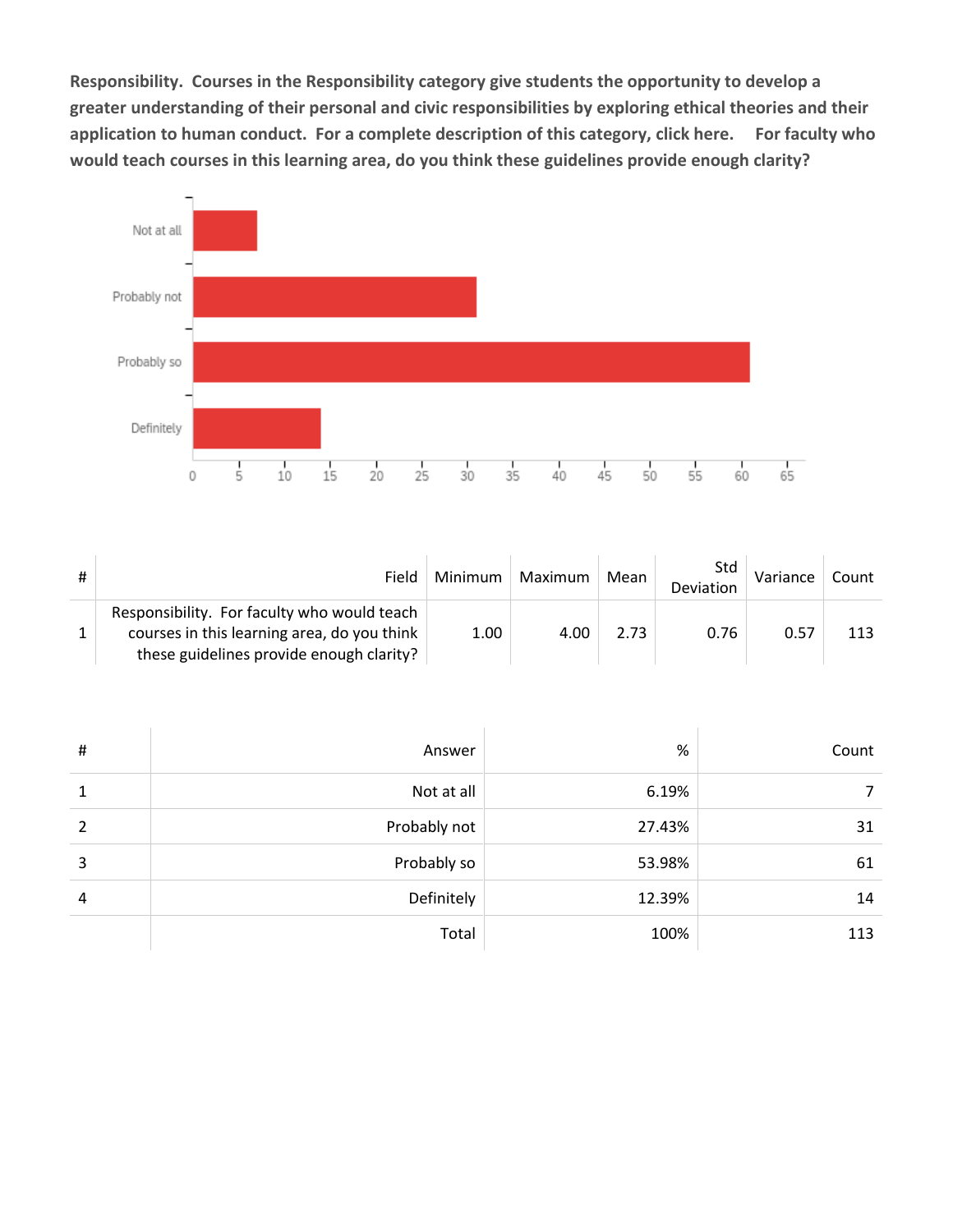My primary problem with this category is the requirement to provide a "philosophical context" and "theoretical framework." There are many different ways to teach ethics and responsibility, and this seems very restrictive. If numerous departments are really going to be able to teach in this area, the wording needs to be reframed to welcome diverse approaches.

The description doesn't reflect the fact that students are supposed to: "Analyze the origins and consequences of one's own personal values." In general, I think this SLO is invasive. We should not be requiring students to talk about themselves in a very personal way, and then filing their reflections as artifacts to be examined by an assessment committee and the HLC. Yes, students do need to--and will--make connections between what they are learning and their personal lives, but ultimately it shouldn't be something assessed on a university-wide basis.

I feel out of my depth in judging this category. The idea of ethical theories may have a specific reference with which I am not familiar. I would hope that the examination of values would include how people view their roles in a community. The word 'responsibility' I am not fond of--perhaps because it implies a wrongdoing (not taking responsibility) rather than an examination of and opportunity to act on one's values in the world.

Ethics or civic responsibility is a better category title imho.

#### NA

Very brief. It needs more detail and a clear rubric.

This looks like two potential courses combined. The idea of personal and civic responsibilities do not seem to require an ethical perspective at all times. Do philosophical perspectives include religion and other perspectives and why are ethical orientations the only ones mentioned here?

What does the statement mean: "To qualify, a course would: Issue/disciplinary orientation (Clear sense of what societal issue addressed)"? I honestly don't know what the intent of that statement is. Is it really our goal to "PROVIDE students with a philosophical context and theoretical framework..."? Students already have their own context and framework, I think our goal is, as SLO 11 states, to have students analyze its origins and implications. Perhaps I am misunderstanding.

The third bullet under "To qualify, a course would" is not very clear.

This seems the weakest of all the SLO proposals, which I think is a result of conceptual ambiguity. The SLO makes it appear as if courses will address "personal" responsibility (SLO 11). However, the other SLO makes it appear as if courses will address "ethical" responsibility (SLO 12). And, neither of these concretely tie to the category description, which talks about "civic" responsibility. Although certainly there is overlap among personal, civic, and ethical forms of responsibility, the outcomes (as written) do not make those differentiations or overlaps clear in any compelling way. I would also add that, tangentially, the moniker "responsibility" may be the absolute worst choice of title. There is no 18-year old that thinks that courses in "responsibility" will engage their curiosity or look good for future employment. It makes the courses sound like a endless stream of lectures from one's parents. Ethical Engagement, Moral Reasoning, Civic Duty, I'm just spitballing here, but honestly this title is not compelling and needs to be changed.

Again, this description is fairly broad, possibly promoting a wide range of course proposals. Was this the intent? I'm not sure I have suggestions for change, just thoughts that because the description is so broad, the proposals may be very diverse.

Previous descriptions gave greater specificity to skills and approaches expected in order to meet the learning outcomes. Also, the additional explanation of learning outcomes given in other descriptions would be helpful here as well.

I like the spirit of this category, but as it is outlined here it is way too general. To align with and carry forward the new K-12 social studies standards (in Iowa and nationally) we should ask that students take informed action as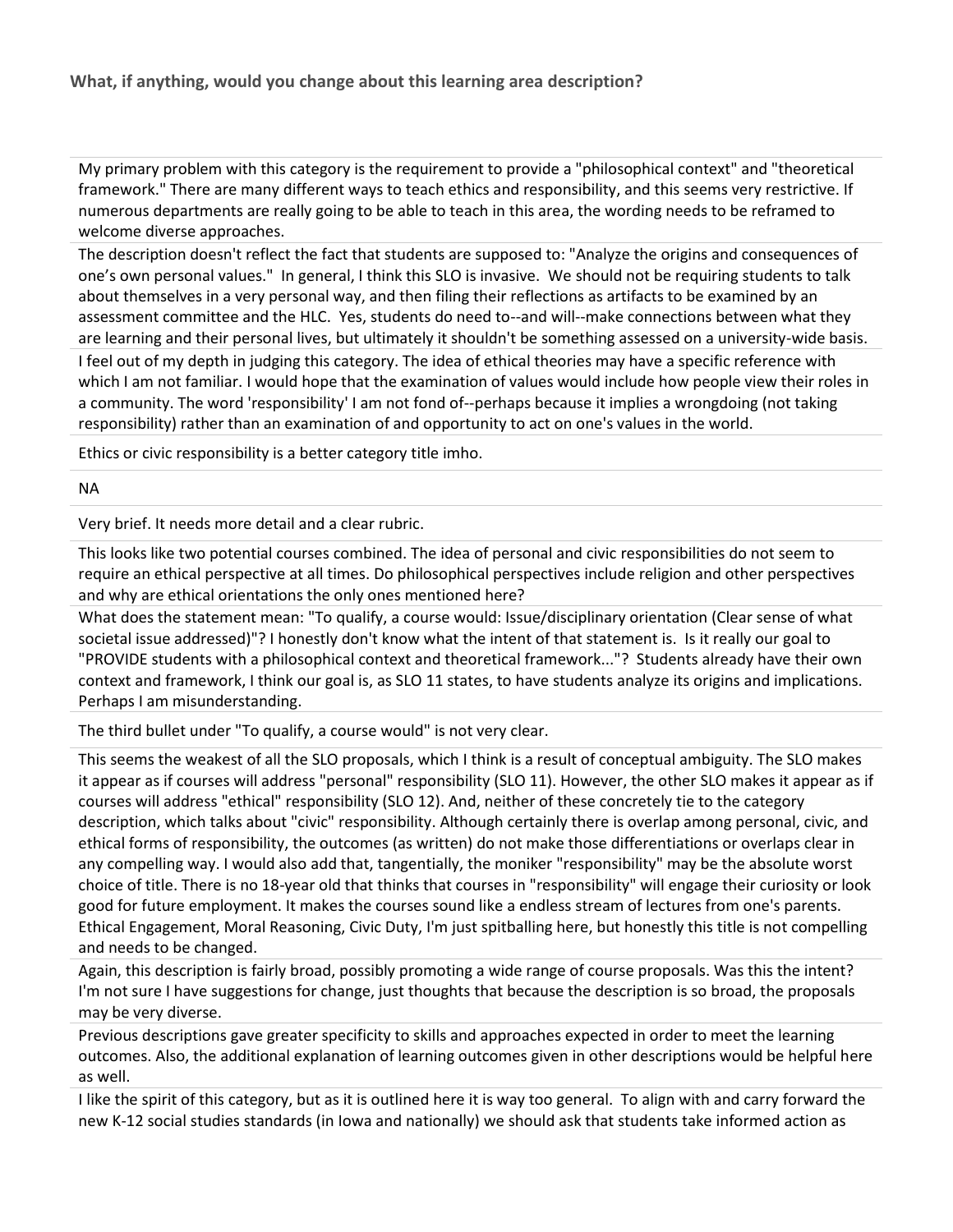part of this LAC category and not just engage in self-reflection. The issues of our time--systemic racism, climate change, inequality--require engaged citizens to take action and not just self-reflect.

#### more detail?

Figure a way to discuss the ingredients for a string democracy from households to neighborhoods, to city hall, county, state and federal...

Overall, the language used in this description is much too geared toward philosophy faculty. It will tend to exclude faculty in other disciplines who have classes that belong in this category. First, "philosophical context" should be cut. This skews the category toward philosophy professors and this category is supposed to be able to be taught by faculty from different disciplines. People in other disciplines address ethical issues as well, but do not discuss them in terms of "philosophical contexts" - what about historical and analytical contexts? I like your use of "Theoretical framework". that is much more interdisciplinary. Also, the language "exploring ethical theories and their application to human conduct." shifts the subject away from exploring ethical issues to learning about ethical theories. That is also disciplinarily narrow (non-philosophers would likely use different language) the SLO is about applying ethical reasoning to issues, not exploring ethical theories. Of course faculty will use theoretical frameworks appropriate to their disciplines to explore the ethical issues, but the focus is not supposed to be on exploring the theories. Something like "using theoretical frameworks to explore ethical issues in important issues facing society" would be good replacement language for the brief description.

This looks like a gift to the Department of Philosophy & World Religions. You need to change the language to make this gift to PWR less blatant and at least pretend that other departments and disciplines might find a place here.

Maybe provide some distinction between this category and the human condition category?

As written, the guidelines provide some direction forward. But there isn't much clarity around what "greater understanding" students should have.

Why a "philosophical context" exclusively? That's far more narrow than other descriptions. Or perhaps sponsoring departments get to define that term for themselves? I take it that the definition is expansive, and if not, it needs to be. This should not privilege a specific program by name, as a philosophical context isn't the only context through which responsibility can be examined. This feels like a claim is being staked by a program in such a way that it would be quite difficult to get a course in.

This seems to be a description written for a philosophy department that fails to recognize the important role of responsibility in western and non-western historical courses, sociology, political science, and business. Given the other excellent descriptions, I am shocked by the extremely poor quality of this proposal that is clearly not intended to be a "General Education" course but a class confined to a specific department. Faculty were told that all categories will not favor any department. The committee has clearly failed in this category.

Since we are looking at the term "Responsibility", it is problematic as this is a very subjective term. Again, how can faculty define this and measure this. How do we objectively define how students have met these outcomes? . Since we are looking at SLOs, assessment are an observable, achievable, measurable and objective description of how a student meets SLOS or not. The assessment objectively outlines what a student can do and can't do. The assessments must be based on outcomes and not external factors such as lateness or attitude for example. (Lateness is not an indicator if a student has met the established course outcomes or not unless there is an outcome related to punctuality.) SLO 11 Values - "Analyze the origins and consequences of one's own personal values." --As this is a learning outcome, I feel that a student's feeling or beliefs will earn a passing grade. The passing grade is based on defending these values through strict analysis and defense. It definitely crosses over with Writing and Oral Comm skills. How do they apply SLO 12 Ethics - "... ethical reasoning to important issues facing society." Strict set of objective guidelines and rubrics will help define how to measure success or failure.

I think it's well-written.

How are various cultural lenses incorporated? What I read sounded very white European based, and I think this needs to be more flexible.

I think "ethical reasoning" needs to have a clearer definition. Are we including teaching skills in normative thinking or descriptive claims about ethical reasoning. For example, would a course in the College of Business that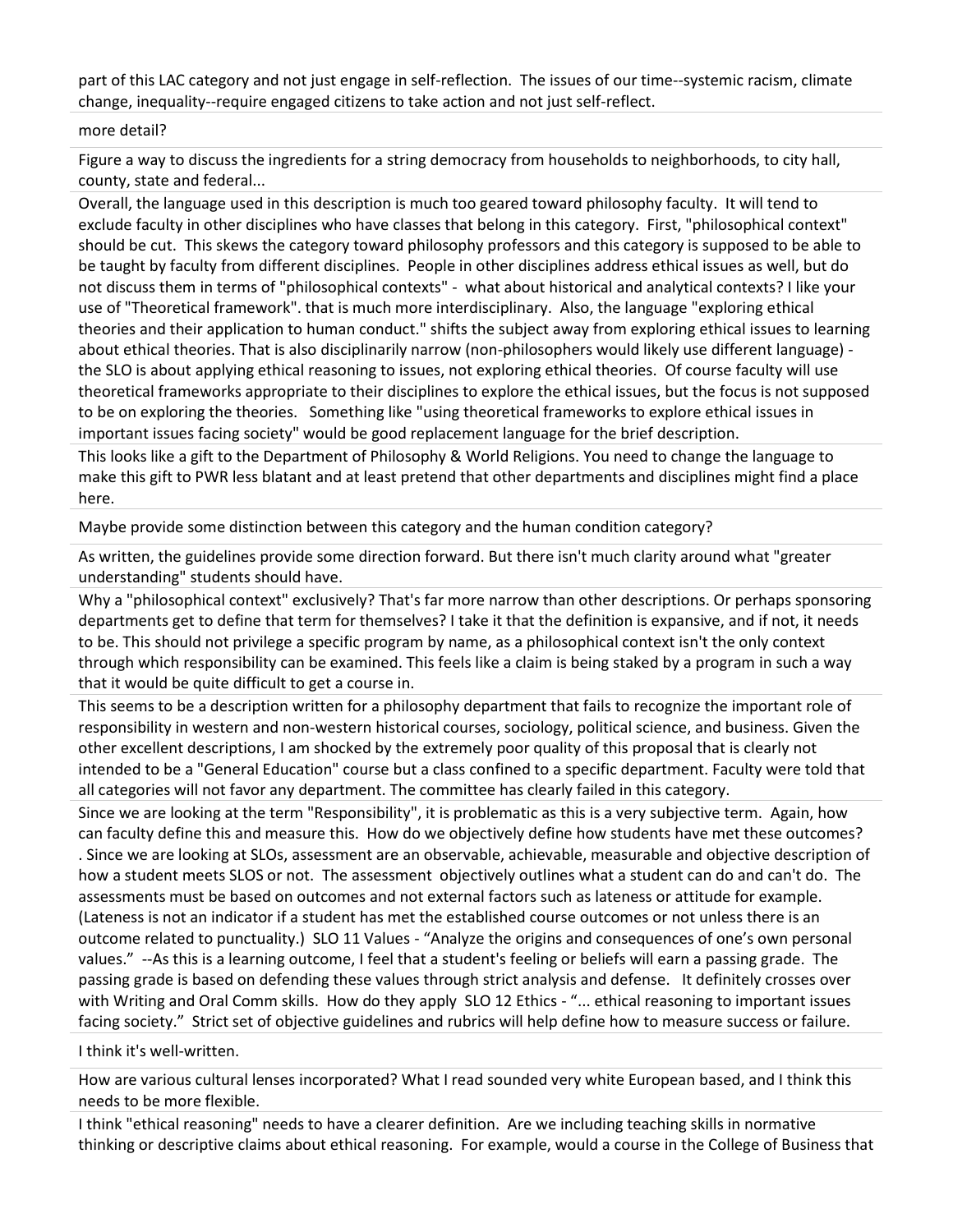focuses on empirical research aimed at identifying stakeholders' ethical concerns and when/ how these need to be taken into consideration by marketing firm count as ethical reasoning courses? There would be no normative reflection on whether climate change, for example, ought to be considered by a corporation; rather, the focus would be on identifying costs to the corporation of making stakeholders who care about climate change unhappy. Add diversity to this. Also, this is a good place to specifically mention information literacy. I would change it to read "philosophical context, informational literacy, and theoretical framework to examine ethical issues."

I think I would need a little more info on how a class would qualify for this category. At this point, it sounds a little like 'doing good deeds.'

I like this category, but I think it would be of value to include some language that students will recognize various issues, needs, or problems in the world, as well as ways they can responsible respond to those civic needs using their newfound knowledge, skills, and abilities.

I truly do not believe that responsibility can be taught in college. By this age, students know and understand the "rule" of life and civic responsibilities. No class or sharing of a theory is going to change their minds about personal choices regarding human conduct. Perhaps if we (faculty/university) modeled responsibility rather than teaching it, we could have greater impact on our students.

Can these be capstone courses or is that approach going away?

NA

**Certificate. Certificates should bring liberal arts approaches to a topic that doesn't fall within a single discipline or domain. This tier is intended to convey to students that the world's complexity cannot be understood solely from the perspective of any one discipline, and that different approaches can complement one another to build a more complete understanding. The certificates also give students a chance to further develop key skills of critical thinking, writing, and oral communication. All certificates must address these three outcomes, in addition to two additional SLOs (see below). Each course within the certificate must address two of the certificate's SLOs (each course will not address all five). For a complete description of this category, click here. For faculty who would teach courses in this learning area, do you think these guidelines provide enough clarity?**

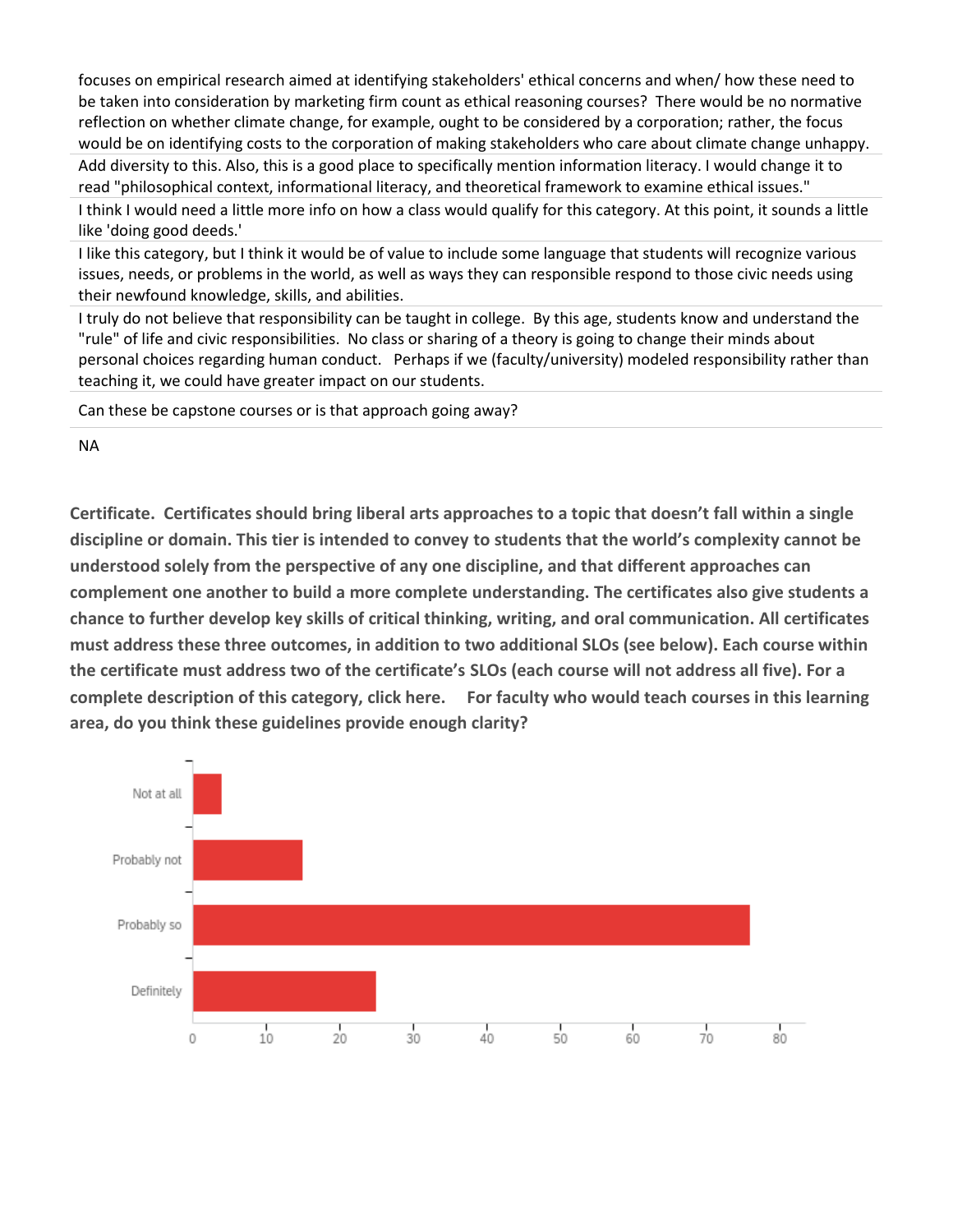| # | Field                                                                                                                               | Minimum | Maximum | Mean | Std<br>Deviation | Variance | Count |
|---|-------------------------------------------------------------------------------------------------------------------------------------|---------|---------|------|------------------|----------|-------|
|   | Certificate. For faculty who would teach<br>courses in this learning area, do you think<br>these guidelines provide enough clarity? | 1.00    | 4.00    | 3.02 | 0.68             | 0.47     | 120   |

| # | Answer       | %      | Count |
|---|--------------|--------|-------|
| 1 | Not at all   | 3.33%  | 4     |
| 2 | Probably not | 12.50% | 15    |
| 3 | Probably so  | 63.33% | 76    |
| 4 | Definitely   | 20.83% | 25    |
|   | Total        | 100%   | 120   |

#### **What, if anything, would you change about this learning area description?**

Some SLO could be put together for ex; creativity and artistic meaning; human condition and diversity; ethics and values.

NA

This area is more appropriate for vague descriptions than all the previous ones. A rubric seems to emerge naturally from the guidelines, although specific rubrics should be developed for each SLO.

what are "liberal arts approaches" ? As opposed to... No topic falls within a single discipline; this should be taught throughout. With the emphasis on skills rather than content in the LAC, I think the pendulum will swing too far in that direction, and we will regret it. Each certificate should include scientific reasoning as one of the disciplines. Science is underrepresented relative to its centrality to civilization.

I think faculty/departments that propose courses in the "Certificates" area will need to understand they should be prepared to offer a large number of seats for these. These courses can meet the core requirements as standalone options (1). As courses with no pre-requisites, they will also be attractive as university electives (2). So it could become quite difficult for students to actually complete a prescribed set of courses to meet the certificate. My concern is that we identify these really interesting packages of courses, but then only offer 60 or 90 seats in a term, which make it quite difficult to plan and complete a prescribed certificate, thus causing frustration and disillusionment among students. However, I do appreciate that the 4 "green level" courses can be completed independently.

#### intersectionality

Diversity (6) should be a student learning outcome addressed by all certificates.

If there are more than 4 options for students, there will need to be guidelines (or bins) to ensure that students choose 3-4 courses that meet the SLO requirements.

So the certificates must address critical thinking, writing, and oral comm PLUS two additional student learning outcomes, and each course within a certificate must address two student learning outcomes. Huh? That doesn't sound simple and straightforward to me. It sounds like it was put together by a committee. Wait a minute ...

Certificates shouldn't fall within a single discipline, domain, OR COLLEGE. I foresee a single college trying to stake claim to a certificate that broadly applies across colleges, but only seeking input from within their college. This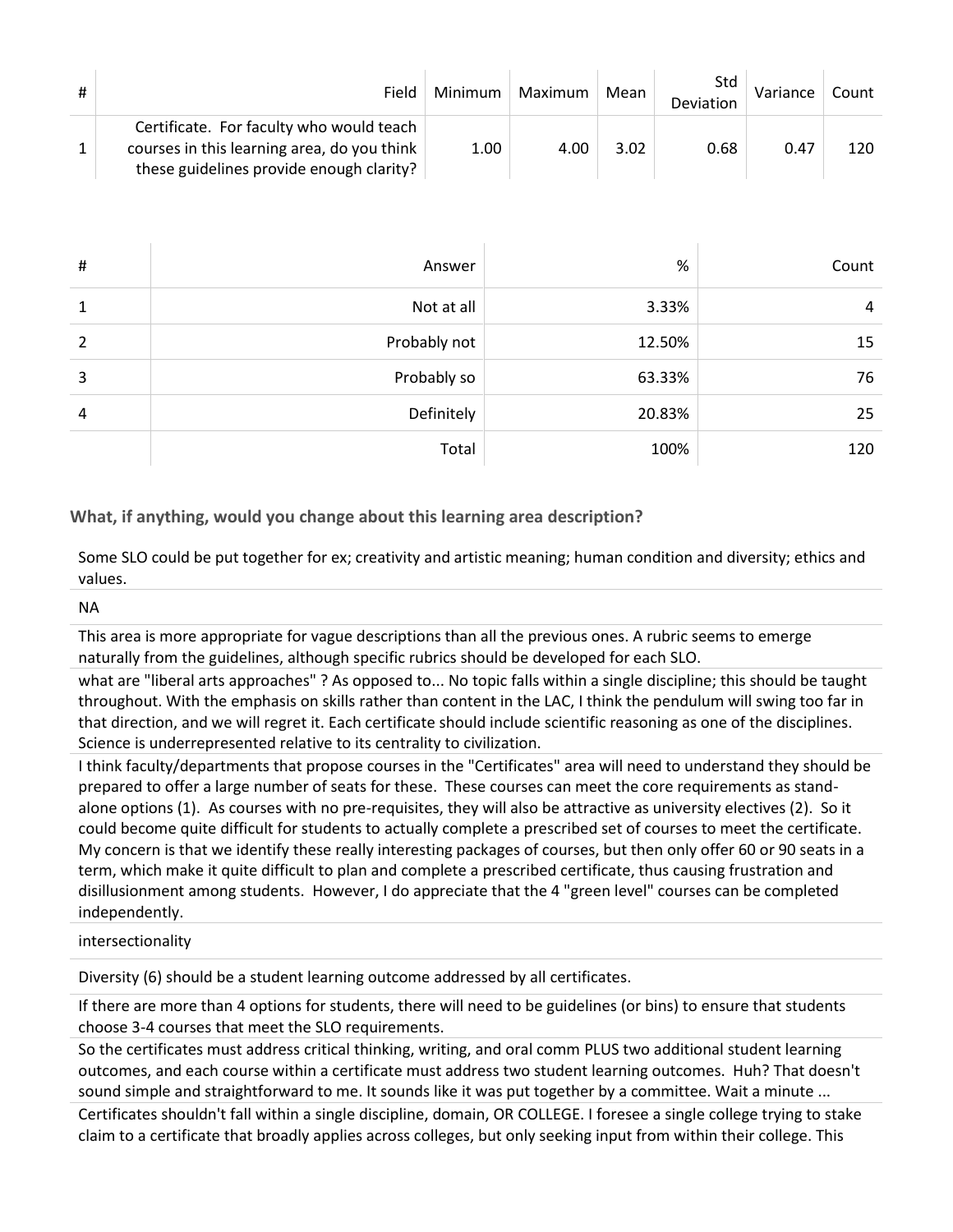was the case with "nonwestern" courses of the old LAC (where only SBS courses were considered sufficiently "nonwestern"), and based on the recent curriculum proposals for minors and certificates related to DEI it seems like we are primed to repeat this history rather than challenge or transcend it. I would like to see stronger language clarifying that certificates should reach beyond a single college.

UNI has many certificate programs that are excellent. I teach in one of them. General Education certificates mean nothing and will confuse students. This is a poor idea.

I think a better explanation of what students who don't get a certificate will be doing would be good, either here or elsewhere in the General Education documentation.

I like this idea (I have since the beginning), but I'm still not clear on how these groups of professors will come together and find each other and polish a proposal. I think there needs to be support and infrastructure for this, and to me this is still unclear.

I would make the certificate requirement that it be open to all majors optional as the substance abuse certificate is built on social work courses and relates to job preparation. I'd look into this more closely and be more flexible. I'd think a certificate in the business department similarly would be difficult for a student in a liberal arts field to obtain. Other certificates such as the one in conflict resolution is an excellent fit for all majors.

"Write effectively" should be changed to "focus on processes of writing."

I'd like to see an example of a certificate that is a bit more technical or practical.

I'm not convinced we should call these certificates. I think it's going to lead to a lot of confusion with other program certificates.

Great concept. Execution will take years.

How many departments must be included for it to be acceptable, 2 or 3?

this is going to be great; i think a lot of faculty are going to be energized about the possibilities in this area, and students will be eager to collect certificates

NA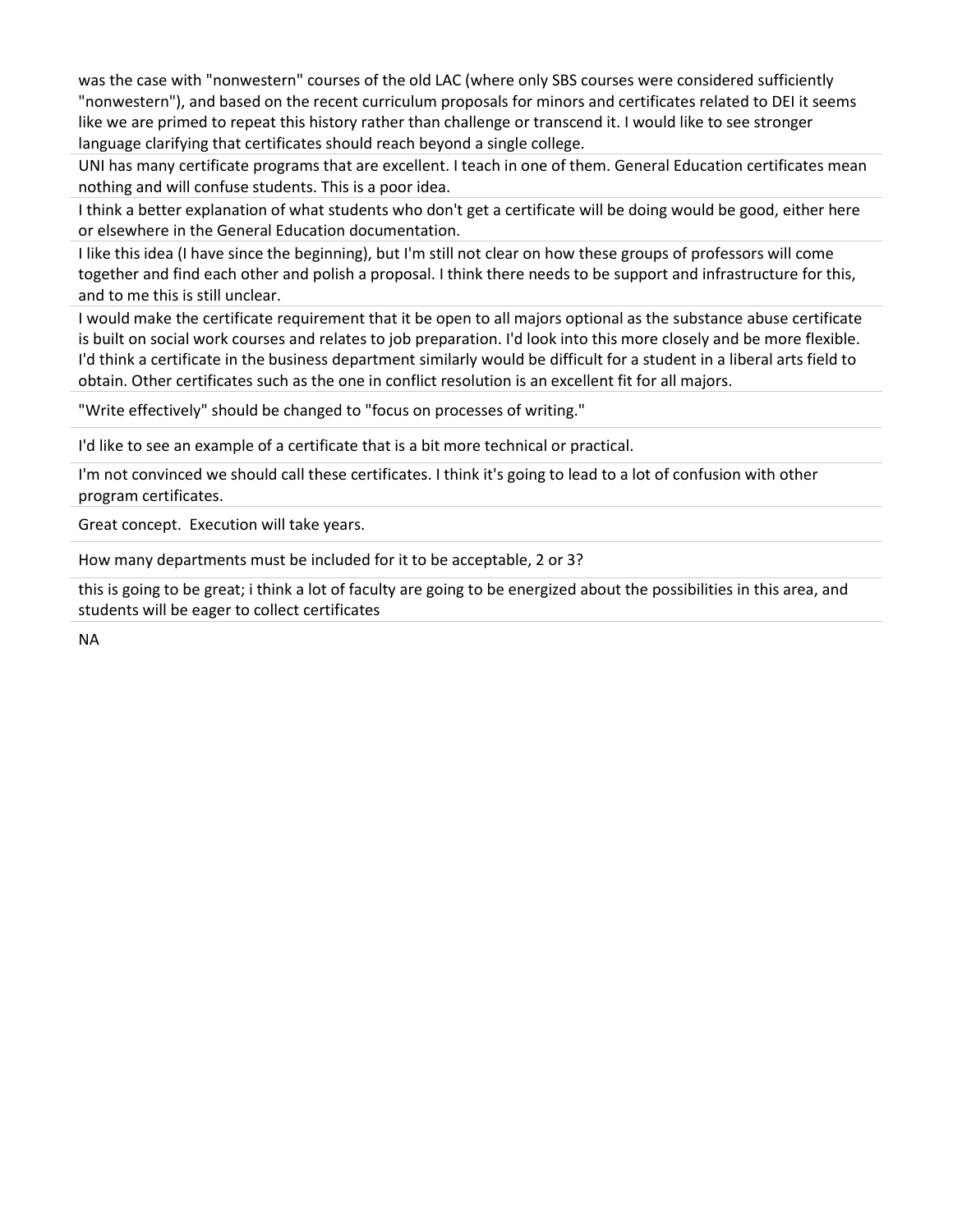**General guidelines for submitting a course to the new General Education program are as follows: all categories potentially include courses from a wide range of disciplinary perspectives course proposal must show how course meets relevant outcome(s) instructors must be prepared to submit artifacts to be assessed on the relevant outcomes courses may also count towards major, minor, and/or program emphases (as with current policy, individual departments may preclude majors/minors from taking any particular general education courses to satisfy their requirements) courses cannot have prerequisites courses must be designed to include students from majors outside the department proposing the course departments must be willing and able to offer the course regularly committee will consider experimental courses committee may ask faculty to resubmit a course proposal if revisions are deemed necessary For faculty who would be teaching courses in the new general education program, do you think this provides enough clarity?**



| # | Field                                                                                                                                                   | Minimum | Maximum | Mean | Std<br>Deviation | Variance | Count |
|---|---------------------------------------------------------------------------------------------------------------------------------------------------------|---------|---------|------|------------------|----------|-------|
|   | General guidelines. For faculty who would be<br>teaching courses in the new general<br>education program, do you think this<br>provides enough clarity? | 4.00    | 5.00    | 4.11 | 0.31             | 0.09     | 123   |

| $\sharp$ | Answer | %      | Count |
|----------|--------|--------|-------|
| 4        | Yes    | 89.43% | 110   |
| כ        | No     | 10.57% | 13    |
|          | Total  | 100%   | 123   |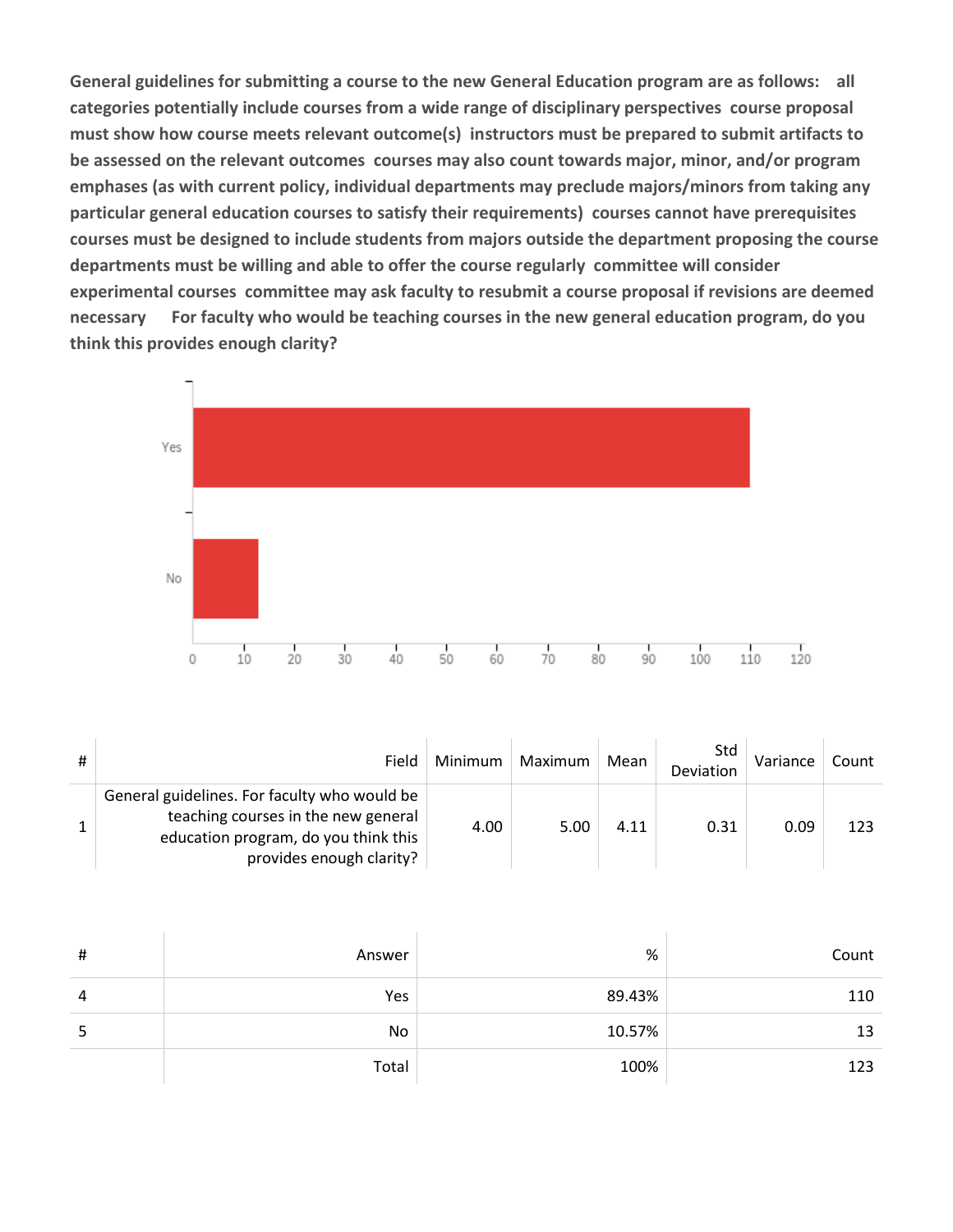**Please provide any further feedback you have regarding these general guidelines. You can also review current LAC administrative policies here.**

Many students', and their families, want to see a concrete path from the time and money spent in college to a career path. This is particularly true for many of our students who hail from lower socioeconomic backgrounds, are single parents, first generation college students, etc. Having certificates that facilitate their entrance into their new career phase would be extremely beneficial. Thus, certificates should be a good way to strengthen students' education and competitiveness in the work force.

The possibility of having LAC courses offered within majors could encourage students to separate into silos. For example, the oral communication class is supposed to teach people about interacting with people from diverse backgrounds; but if a student in certain liberal arts major takes her oral comm class with other people from that major (who share a similar worldview and similar interests), there could be a narrowing of viewpoints. The best way to practice civil discourse is to actually have people who disagree with you in the room and allow everyone to express their views. I support students being able to spend more time focusing on their major, but the LAC structure might want to bring students from a variety of majors (PE, Math, Business, Music, Psychology, etc.) together occasionally.

I have serious concerns about the "courses cannot have prerequisites" guideline as this would preclude all of our upper division classes and most of our lower division ones as well.

Is this necessary: "courses cannot have prerequisites"? Perhaps one course could have a previous course in the certificate as a prereq. Or, perhaps there could be a list of several additional courses, each of which might have a prereq.

The issue of "cannot have prerequisites" is a serious problem for courses taught in a different language, since there is a sequence of courses designed to provide students with the language proficiency that will allow them to write, read, speak and listen in the foreign language. For instance, in Spanish, courses such as SPAN 3001 or SPAN 3006 are not prerequisites in the sense of including a base of content knowledge, but rather they are designed to secure students' skills in the language in order to engage in later content courses. So courses in Spanish which list the above mentioned courses as a prerequisite should be considered equivalent to courses taught in English which do not have a prerequisite at all. The same should apply to other languages taught at UNI.

These guidelines are very transfer friendly. Of the transfer students who come in with AA degrees, they actually graduate at a higher rate than our students who begin at UNI as freshmen. Often times the non-Western and capstone requirements are a burden to these students, lengthening their time to degree. The new model will be extremely effective in marketing and recruiting of transfer students to UNI.

The requirement that no courses that are options in a category can have any prerequisites means that the revised Gen Ed structure will have one of the major weaknesses of the current LAC, the majority of the courses are taught at a low level. This limitation appears to also apply to the courses that are part of the "certificate" tier, even at this level students are not expected to utilize any prior knowledge, which in practice makes it hard to do in-depth analysis of complex questions.

I think overall these look very good.

Is it set in stone that courses cannot have prerequisites? Will sample proposals be available? That would help A LOT.

More information on how the course proposals will be evaluated, and by whom, is needed. There should also be a process for review/revision, and appeal, that includes participation of the departments affected.

I'm curious how the green level courses will be presented so that students know they are meeting the breadth of SLO's? Will all courses be grouped by SLO? Some students will just want to select from a list of classes. But if we list them all in one group of "Certificate", then what will guide students to cover 5 SLOs (to include 1, 2, and 3 plus two others?). How will students know which courses work together for a core certificate? How will these be identified and noted on the student record? Will a student need to "declare" their intended core certificate? UNI has a significant number of transfer students. There are also articulation agreements with the Iowa community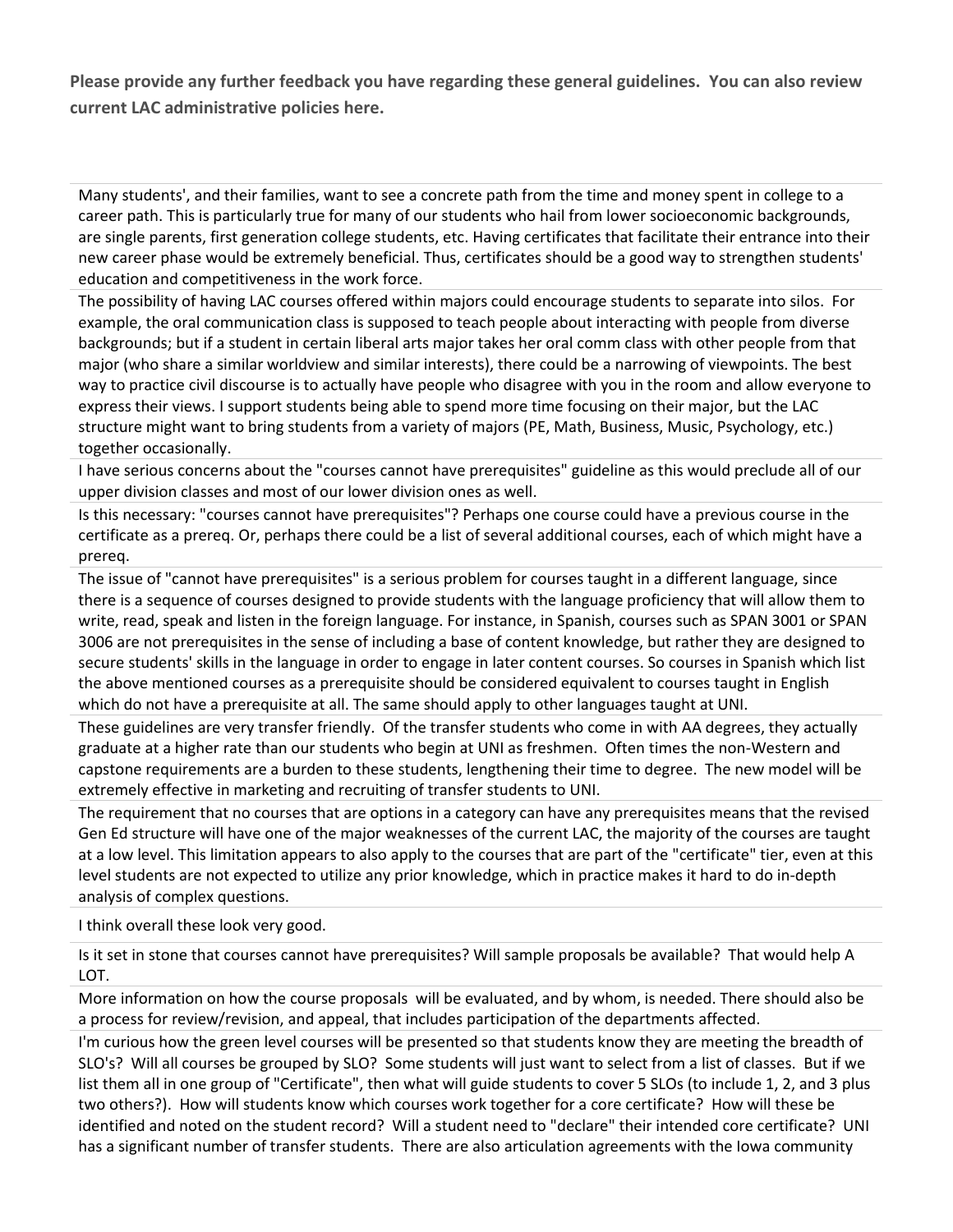colleges that Associate of Arts degrees will satisfy the core. A team should clarify the details around this well before this is implemented so students can make appropriate choices and plans prior to transferring to UNI. Is this in the works?

I don't have a quarrel with the various categories for the new LAC, but I am deeply worried about the structure. We want a new program that will be so organized that it will itself be an argument as to why students need to take it. This is just a big cafeteria of themes and courses, with no real reason as to why anyone ought to be interested in it. We need to provide an overlaying structure that will make it easy to sell students on the new LAC. Otherwise, it will be no more compelling than the current LAC. I don't ever want to hear another student say that they went to Hawkeye to get their LAC "out of the way." We want students to come here and be engaged in our LAC as the core of their education. But to do that, we need to organize the LAC in a way that makes it intuitively compelling to students. Right now, it does not do that.

Be strict when considering what courses to adopt into the new LAC. Any gen-ed program is a window into the academic standards of an institution, so we should avoid trendy and fluff courses. For an example of what not to do, look at the University of Iowa's program, which has categories with 50-70 courses each, and students simply pick one more-or-less at random. Off the top of my head I think around ten courses per category is appropriate, and keep them mainstream (e.g., Intro to American Politics, Religions of the World, Intro to Statistics, etc.).

I answered 'no' to the above question only because I am assuming that rubrics will be created to assist faculty in matching existing and new LAC courses with new categories, to ensure they meet the criteria. Several of the categories described above are a long ways off from the rubric creation stage and are too general, especially 'scientific reasoning' and 'responsibility'.

This is confusing to faculty and administrators who work here. How are students supposed to manage it? Way too much complexity.

#### does the course level number matter?

The statement, "instructors must be prepared to submit artifacts to be assessed on the relevant outcomes" makes it sound like student work (which is usually what is referred to as an "artifact" must be submitted, however, how would that be possible for a new course. Also, are things like minimum ALEKS scores considered "prerequisites"? For example, many courses in science and mathematics that satisfy current LAC requirements for science and math majors require a minimum ALEKS score. Would those no longer qualify as LAC courses because there is a minimum required to be able to take the course?

The relative depth and breadth of each category varies considerably. Some categories are described according to content and others by skill or expected activity/assessment. Perhaps consistency across the board is not feasible, but it seems "human condition" and "human expression" are the categories in need of further revision to align with a skills-based program.

I think it would be worthwhile to see rubrics or some indication of how the SLOs will be assessed.

I favor the policy of counting gen ed courses toward major, minor, certificates, etc., in particular, as department resources will necessitate efficient procedures for scheduling. If departments are to offer courses regularly and service their own departmental programs, the opportunity for double counting is an absolute necessity.

Courses should be able to satisfy both General Ed and Major requirements. Otherwise, given the reluctance of the Provost to hire faculty, my department will not have enough faculty to teach both major courses and Gen Ed courses.

Faculty should be able to show that they have an understand of how course objectives, goals and SLOs differ and work together to develop a course that is consistent from session to session and consistent between different sections.

I am confused by the word "proposing" in this sentence: courses must be designed to include students from majors outside the department proposing the course.

I think it is a bad idea to eliminate course with any pre-requisites. Students should be allowed to explore more deeply than the shallow courses reserved for freshman.

"courses cannot have prerequisites" Define prerequisite. Is Junior Level Standing a pre-req? Is an ALEKS math placement score a pre-req?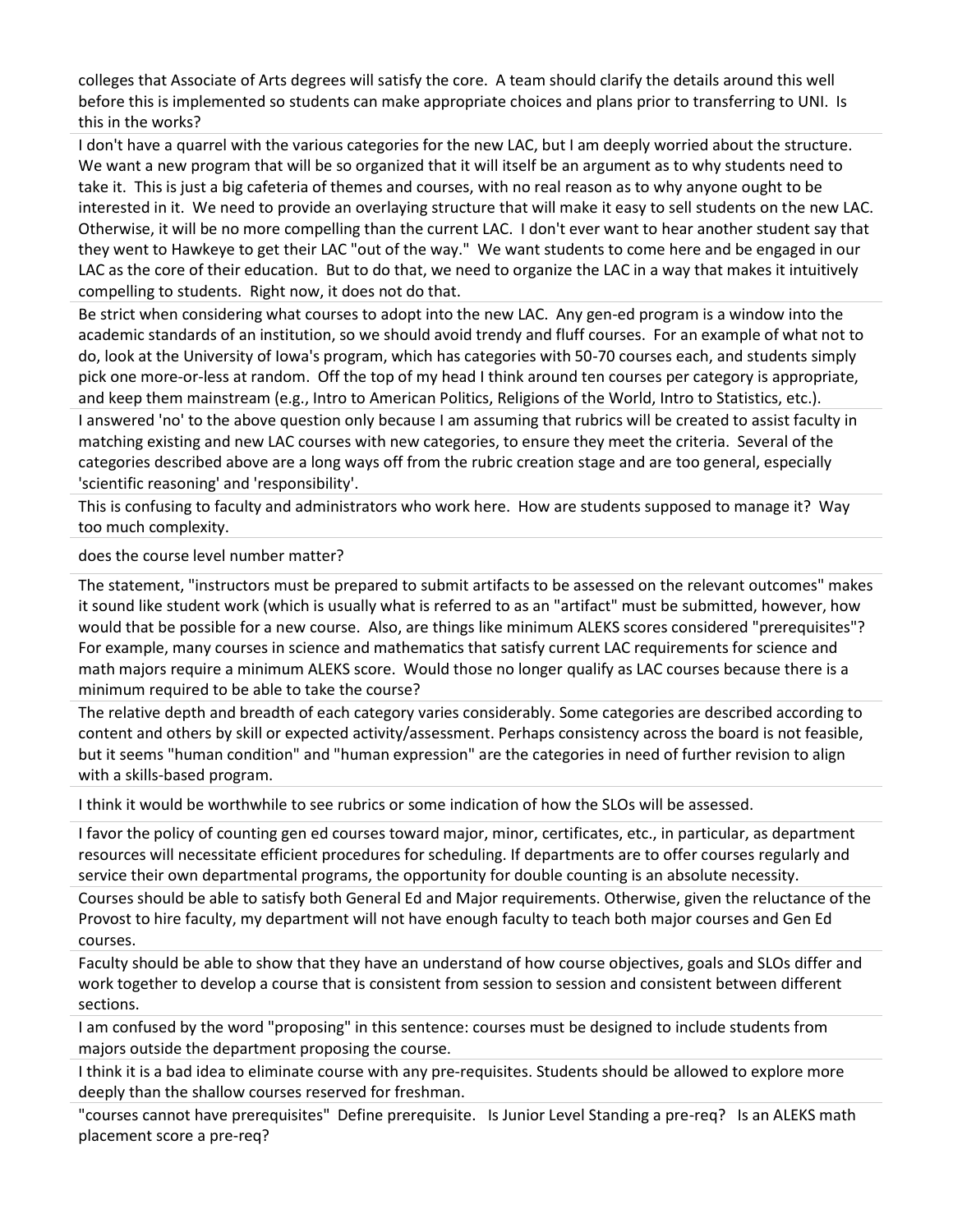I'd like to see some emphasis on environmental sustainability and at least one course with an international focus for all students.

There should be greater alignment across each area. Some barely list criteria, others are more elaborate. Writing, speaking, critical thinking, and quantitative (even though that sounds counter-intuitive) should all deal with relativity of meaning in some way -- ideally that courses will teach students to work within the area relative to others in an audience, process for a purpose, and constrained by a context. This is just a subtle way to move from the "here is the absolute truth of things" to a more nuanced "here is what we think and why we think it, but we are still open to information and other ways of looking." Such framework really isn't the domain of one area, like diversity or responsibility, but a whole democratic orientation that has sadly broken down over the past thirty years or so.

I've said it before, and I'll say it again, some of these explanations/descriptions, although thorough and important, are long and will be over-whelming to our students and/or external constituents. I still think there needs to be some sort of modified version of this that makes it more accessible and of interest to students and external constituents (parents, policy makers, employers, etc.). Please consider this as you roll this out to those constituents. Some will want to learn more and dig into these descriptions, but many will want a 30,000 ft. view of the general guidelines. Make this communication concise, to the point, and of interest, and offer it in a visual way. Furthermore, I think one phrase or sentence should illustrate why students are completing coursework in all of these areas. The mission of completing this course work must be articulated; a powerful "Why" statement that shows what we believe and why we feel this is important to complete. My two cents.

Any proposals that are turned down could have employment implications. Going from our current LAC (many taught by adjuncts and new faculty) to the new model of accepted proposals could eliminate the need for faculty. What are those folks going to then teach?

The only guideline I am concerned about is the no pre-requisites. If our students are BUILDING, then there should be pre-reqs, even if it is that students need to have a level 1 writing course before they can go to a level 2 course that builds upon writing skills.

Disagree on the bullet item that courses cannot have prerequisites. Does the committee mean that the courses should have Label 1 and Label 2 completed prior to taking Label 3?

NA

**Please provide any additional feedback you wish to share with the committee.**

I'm afraid the Human Expression category which requires students to engage in creative activity could prompt some prospective students to choose other schools. If you love the arts, you can go to any school and choose to take some art classes. If you fear creating art more than you fear public speaking, you may avoid a school like UNI. Furthermore, it could discourage people from trying new things. If you hate performing and know a little about drawing but nothing about dance, you might choose to take a drawing class and forgo the dance appreciation class even though you think learning about dance would be extremely fascinating and benefit you throughout your life.

It is important to have clear categories. The current LAC had the categories divided up 1A, 3B, 4A. This helps to provide easy to comprehend equivalencies for our transfer students and for students completing college credit in high school. What sets UNI apart from other colleges as we can say exactly how each of their courses will transfer to UNI and make it easy for them to understand/see what they have done. I am currently working with a student from Normandale CC, this institution labels their categories by Goal 1, Goal 2. See examples here:

https://www.normandale.edu/advising-and-services/advising-and-counseling/academic-advising/aa-degree In order for us to stay competitive with bringing transfer students to UNI, it is vital for our core to be transfer credit friendly. Transfer students top priorities in selecting a college is how credits transfer and how much it is going to cost.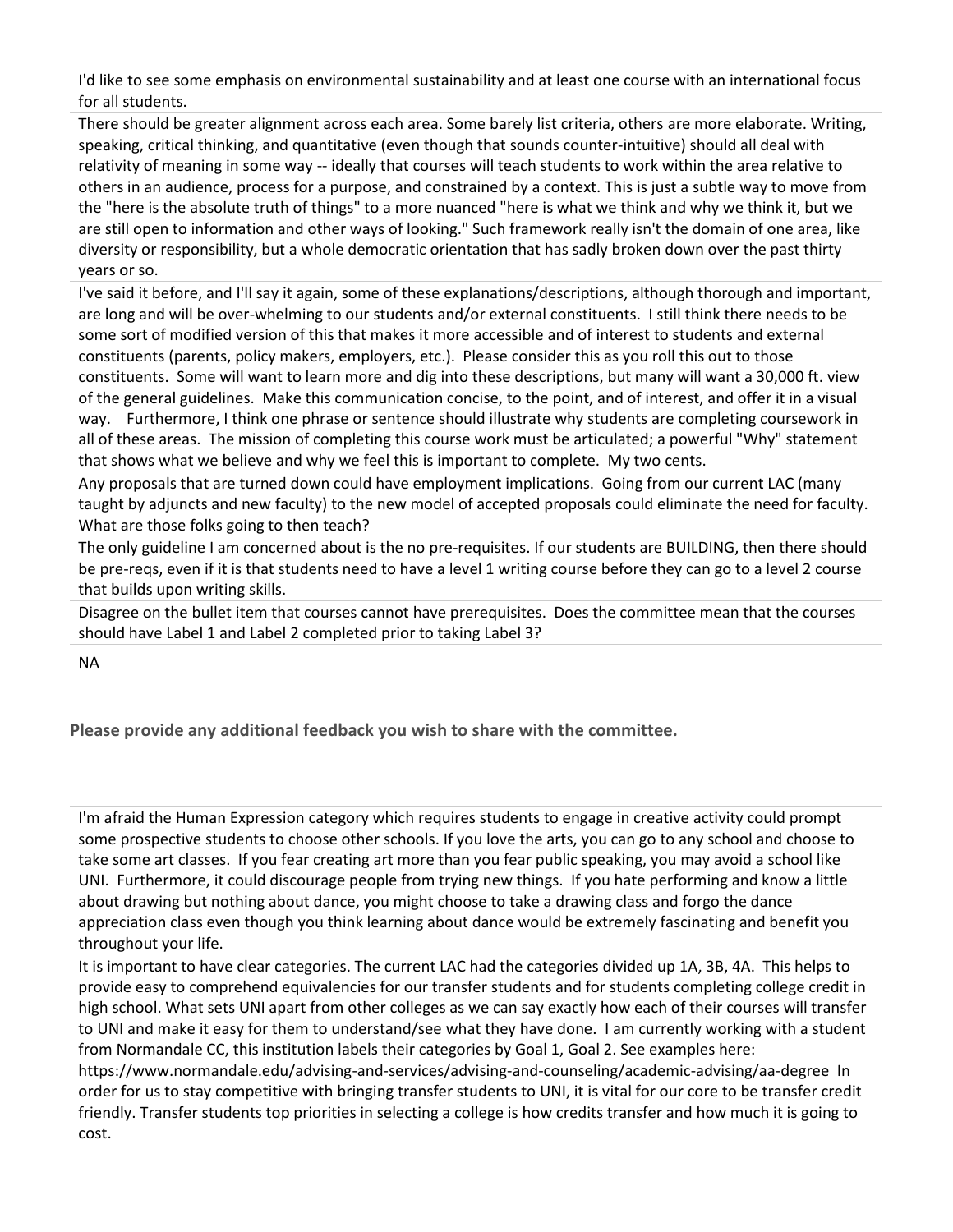I have been teaching Research Methods at undergraduate level and noticed that many students are good at speaking and writing based on opinions, but they lack of thinking based on scientific evidence. They don't even understand what scientific evidence means. We need to practice them how to find scientific evidence and how to understand scientific evidence to enhance their knowledge.

I appreciate that the proposed General Education requirements are very transfer friendly as they do not require pre-requisites and do not require additional course hoops for transfer students bringing in an AA. Time to graduation is important for all UNI students and is a big factor in the decision of transfer students to attend UNI. I hope that more specific guidelines and rubrics are developed for each category and/or SLO. Right now descriptions are very vague, and it is not clear at all what criteria will be used to include or exclude courses for each category.

The certificate option is a great idea. Students today are interested in micro-credentials and other more short term opportunities to add expertise. This will be extremely popular with students and I think we will actually see more students taking courses in the gen ed curriculum even after they have completed their core requirements. I hope the committee is thinking about the complexity or ease of communicating the new LAC to transfer students - and all of the resources that will need to be updated (Transfer Plans of Study, Transfer Plan-It, equivalency sheets, etc. etc. etc.) These things are going to take a LONG time to change. And the new LAC needs to have "categories" or "requirements" that are easy to communicate to transfers and high school students taking dual enroll courses. For example, the current LAC categories are labeled (i.e. 1A, or 2B, or 4A, or 5C, etc.) Will the new LAC have categories like this that can easily be put on the equivalency sheets?? If we wait too long to think about these things and bring the right people to the table, the roll-out could be messy.

I'm disappointed that the new guidelines do not incorporate technological literacy and/or mastery. Current students will design and shape the future of our technology, therefore it is important that they have an understanding of how humans have developed, used, and mis-used tools and technology in the past.

I really like the breadth of this core. I think it has excellent academic merit and can provide a great educational foundation for students. I think the logistics of tracking and monitoring this, as well as explaining it to students in a meaningful way, will be a challenge. Please involve advisors, admissions folks and record analysts in this discussion as they will be key in making a successful transition to this model. Thanks!

I'm also stunned that you don't have a capstone course in this LAC. Our current capstone course is the one place in the LAC that presents the most creative courses in the LAC. It also requires students to use their knowledge and skills to reflect upon one important value issue in society. Yes, we have a category for value and for ethics now, but neither are a "capstone." We can expect more from students when we identify a course as a "capstone course." Otherwise all our courses will be pitched at the freshman and sophomore levels.

Who submits a course for consideration when the course is taught by multiple departments? For example, the Humanities I/II/III sequence is taught by faculty from at least four departments.

This new structure for the General Education program offers exciting opportunities for new collaborations and learning experiences. However, I hope that measures will be taken to ensure that university politics will not play a role in the committee's decisions on which courses are approved and which are denied.

The concept of university education is changing. The pandemic has accelerated this transition. Our curriculum ignores any transition or changes in how higher education will be received or delivered. Nothing new is being proposed. We are only reshuffling a deck that could be completely thrown out within the next 2-5 years.

I hope that we will continue to offer faculty-led, short-term study abroad courses in the LAC. We could meet the new criteria best if part of the instruction occurred at UNI and part of it occurred abroad.

I am very concerned with the current tendency that many students are using their high-school AP courses to fulfill their LAC requirement at UNI. I understand that UNI takes the AP credits in order to increase enrollment. However, many of the AP courses, especially those in science, cannot provide adequate science education to students that can meet our education goal at UNI. I have met senior students at UNI who can barely understand what an experiment is or how to interpret a simple graph. I suggest that if we are going to continue to take AP credits (which, I think we should), we should provide courses as a "college-level science enhancement" for students. These courses may have fewer credits (maybe just 2-credit instead of 4) and should have a lab emphasis. By doing so, we can verify the students' scientific reading, critical thinking and interpretation skills, and fill in education needs that they did not receive in high-school.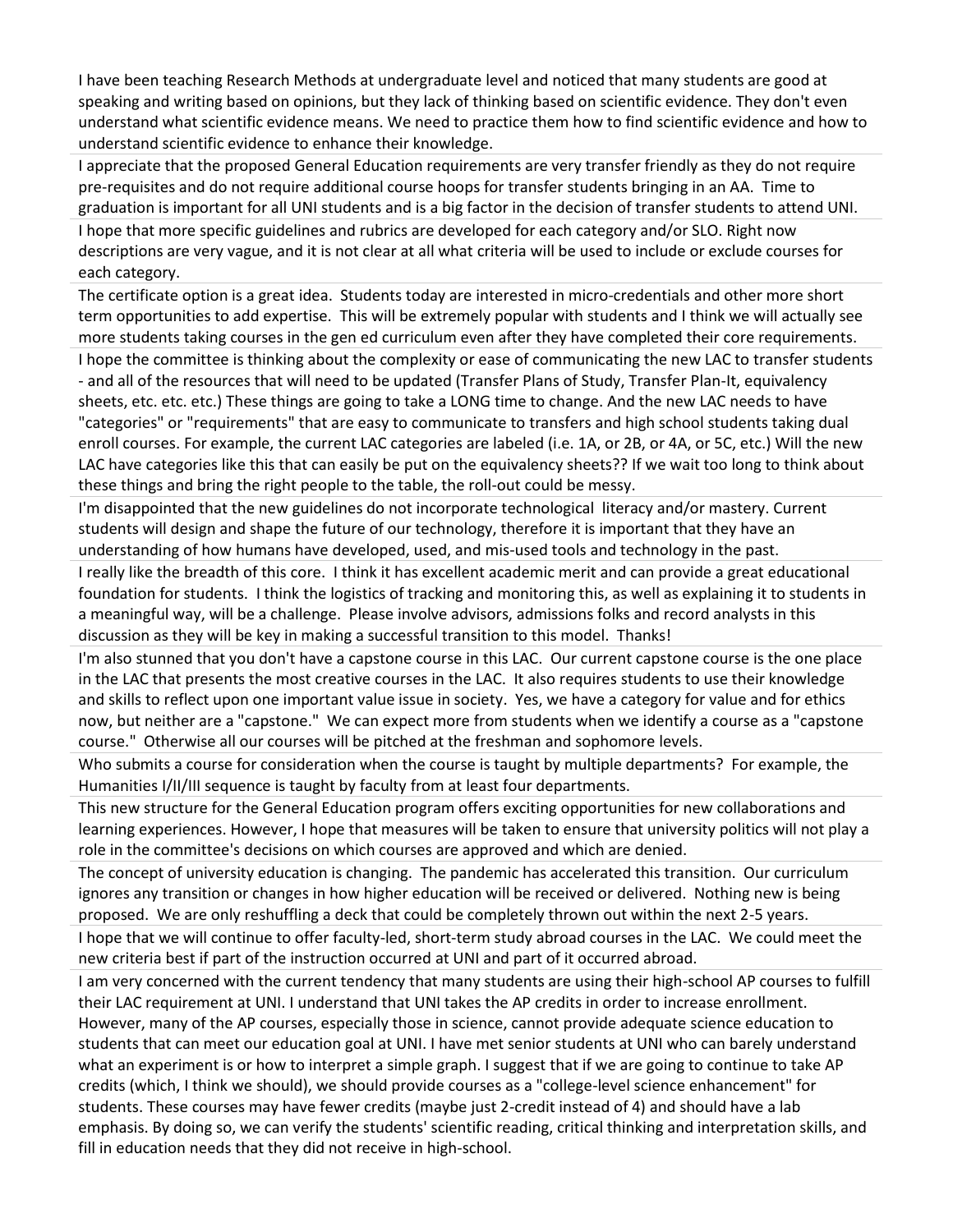Highly technical fields or professional readiness programs should be able to opt out of all of these requirements. Like they do at Iowa or ISU.

I would like to see a change in the structure of these LAC courses over the course of restructuring. As a recent alumni myself, I see a lot of students interested in accelerated learning, and/or more time spent in the classroom daily as compared to two-three times a week. This can boost student productivity and engagement in our core curriculum.

Two questions: -- In what specific ways will this new arrangement help our students see that our well being and human economy rests on the well being of the Earth's ecosystems? (compared to the previous curriculum) -- In what specific ways will this new arrangement help our students learn to become active citizens of their communities and demand that public policies are based on science and evidence? (compared to the previous curriculum)

For Oral Communications, emphasis is given to active listening as well as producing a competent speech and conveying it well. I would like to see an emphasis on reading within the written communication area, not just as part of research.

The complexity of this scheme is dazzling. It looks very much like our students will come away with a hodgepodge of courses that provide them with "skills" at the expense of actual knowledge. They come here impressively uninformed by their primary and secondary education, and this will ensure that they leave with their ignorance intact. But then, "ignorance is strength", as Orwell said.

Thank you for your hard work and dedication to the university and its curriculum.

As my comments indicate, there's an odd tension in the definitions as they been roughed out, with varying degrees of specificity and the privileging of certain programs over others, depending on narrowness of operating principles. It's the product of putting together the admirable notion that "all categories potentially include courses from a wide range of disciplinary perspectives" with descriptions of varying degrees of specificity that will have the effect of letting some departments have a privileged path toward proposal acceptance.

Revising the General Education program during a pandemic when faculty are stressed out taking most of their time mastering online teaching is an extremely poor idea that displays a lack of care by the administration for its faculty and students. This can wait.

Faculty should be able to show that they have an understand of how course objectives, goals and SLOs differ and work together to develop a course that is consistent from session to session and consistent between different sections. There are many fine faculty and P&S Staff in the Education departments, TESOL and the CIEP that could provide guidance in that area.

I would like to propose a new course, but am concerned I will not have enough time to develop the syllabus prior to when the course proposal may be due. Communication with clear timelines will be important for planning. Not faculty, but if the certificates could be actual certificates that are awarded in the system like current ones, that will help students. It would be super confusing to have two different options if that makes sense.

Overall, I do like the new structure and I hope that there are many disciplines that will look closely at upper-level courses for this new structure and provide more courses to choose from.

This is tough stuff, but keep continuing to focus on student development across stages of the curriculum as well as ways high impact practices like writing, presenting, undergraduate research, and the like are often the routes to outcomes and not always the outcome itself. They are like BOGOs -- a two for one deal where how you focus on one thing leads to gains in another! Thank you all for your work!

I like the idea of the certificates and expect that some pretty unique interdisciplinary options may emerge. However, I'm leery of courses that try to cover too many SLOs. I'm not really a fan of Cornerstone and prefer courses that offer more disciplinary grounding.

Looks promising.

Great job on this work. I'm really liking what this is shaping into.